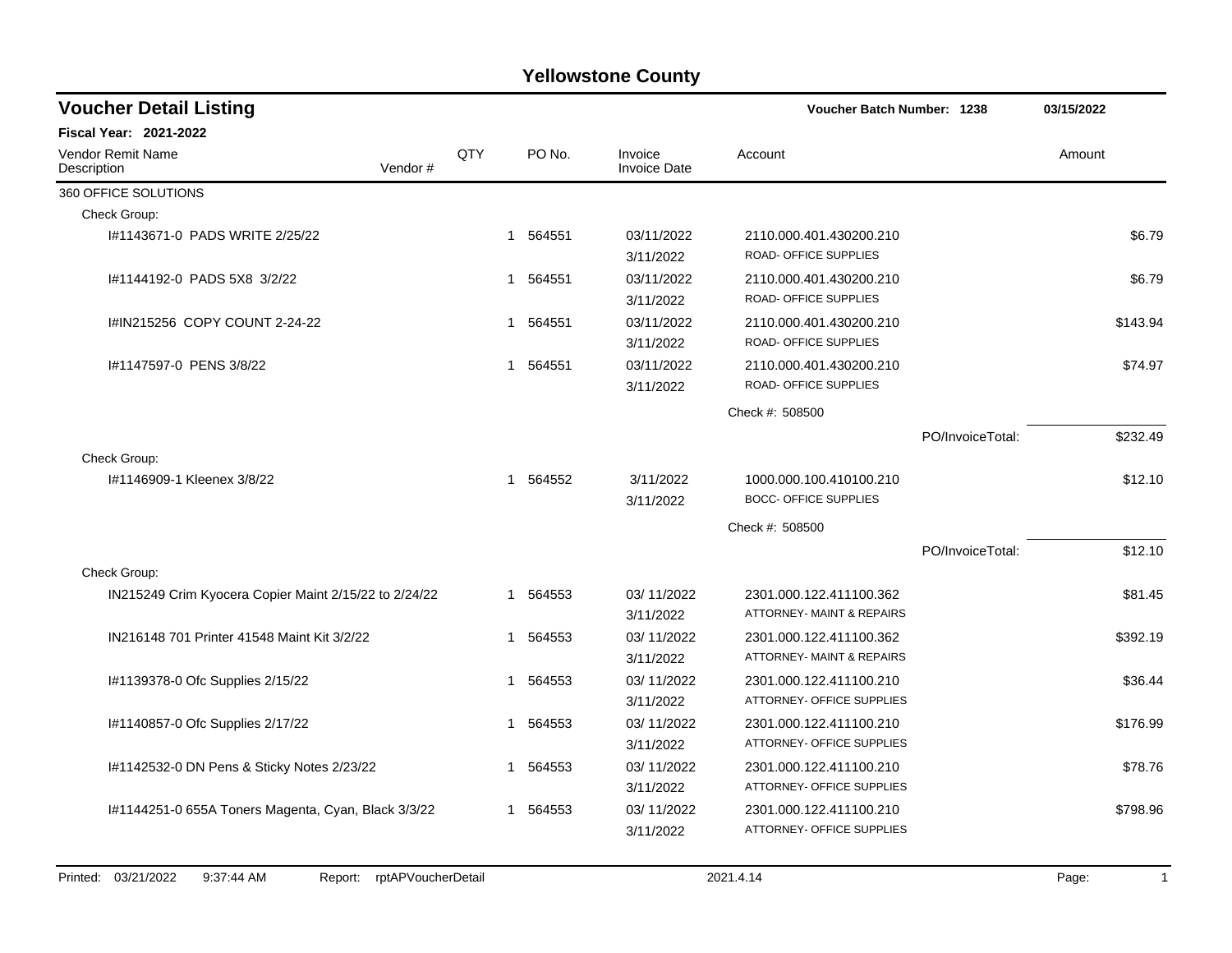|                                                         |         |     |                        | <b>Yellowstone County</b>      |                                                      |                  |            |
|---------------------------------------------------------|---------|-----|------------------------|--------------------------------|------------------------------------------------------|------------------|------------|
| <b>Voucher Detail Listing</b>                           |         |     |                        |                                | <b>Voucher Batch Number: 1238</b>                    |                  | 03/15/2022 |
| <b>Fiscal Year: 2021-2022</b>                           |         |     |                        |                                |                                                      |                  |            |
| Vendor Remit Name<br>Description                        | Vendor# | QTY | PO No.                 | Invoice<br><b>Invoice Date</b> | Account                                              |                  | Amount     |
| I#1144251-1 655A Toner Yellow 3/4/22                    |         |     | 1 564553               | 03/11/2022<br>3/11/2022        | 2301.000.122.411100.210<br>ATTORNEY- OFFICE SUPPLIES |                  | \$288.99   |
| I#1144402-0 655A Toner Yellow 3/4/22                    |         |     | 564553<br>$\mathbf{1}$ | 03/11/2022<br>3/11/2022        | 2301.000.122.411100.210<br>ATTORNEY- OFFICE SUPPLIES |                  | \$288.99   |
| I#1144402-1 655A Toner Black 3/8/22                     |         |     | 1 564553               | 03/11/2022<br>3/11/2022        | 2301.000.122.411100.210<br>ATTORNEY- OFFICE SUPPLIES |                  | \$220.98   |
| I#1144550-0 Scanned Stamps 2/28/22                      |         |     | 1 564553               | 03/11/2022<br>3/11/2022        | 2301.000.122.411100.210<br>ATTORNEY- OFFICE SUPPLIES |                  | \$51.95    |
|                                                         |         |     |                        |                                | Check #: 508500                                      |                  |            |
|                                                         |         |     |                        |                                |                                                      | PO/InvoiceTotal: | \$2,415.70 |
|                                                         |         |     |                        |                                |                                                      | Vendor Total:    | \$2,660.29 |
| A & I DISTRIBUTORS                                      | 001000  |     |                        |                                |                                                      |                  |            |
| Check Group:<br>C#3747991 DRUM DEPOSIT 1/31/22          |         |     | 564512<br>1            | 03/11/2022<br>3/11/2022        | 2110.000.401.430200.361<br>ROAD-VEHICLE REPAIRS      |                  | (\$35.00)  |
| 1#3759047 INVENTORY 2/24/22                             |         |     | 564512<br>$\mathbf{1}$ | 03/11/2022<br>3/11/2022        | 2110.000.401.430200.361<br>ROAD-VEHICLE REPAIRS      |                  | \$678.55   |
|                                                         |         |     |                        |                                | Check #: 508501                                      |                  |            |
|                                                         |         |     |                        |                                |                                                      | PO/InvoiceTotal: | \$643.55   |
| ARCHIE COCHRANE MOTORS                                  | 001410  |     |                        |                                |                                                      | Vendor Total:    | \$643.55   |
| Check Group:<br>I#1001785/1; Car #25 tire repair 3/7/22 |         |     | 1 564513               | 03/11/2022<br>3/11/2022        | 2300.000.132.420150.361<br>PATROL- VEHICLE REPAIRS   |                  | \$18.00    |
|                                                         |         |     |                        |                                | Check #: 508502                                      |                  |            |
|                                                         |         |     |                        |                                |                                                      | PO/InvoiceTotal: | \$18.00    |
|                                                         |         |     |                        |                                |                                                      | Vendor Total:    | \$18.00    |
| AUTOMATED MAINTENANCE SER<br>Check Group:               | 021399  |     |                        |                                |                                                      |                  |            |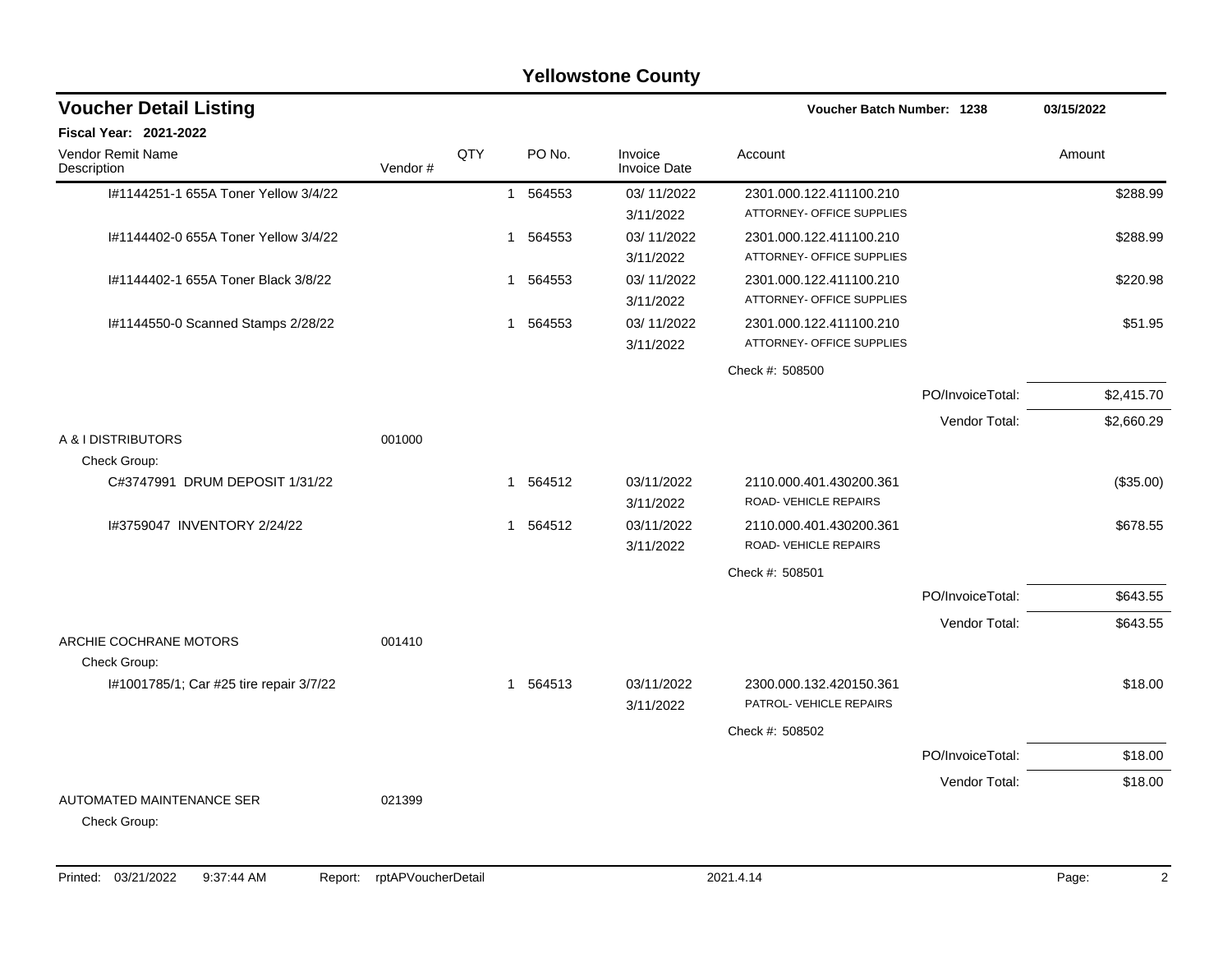|                                                   |                    |     |                        | <b>Yellowstone County</b>      |                                                           |                  |            |
|---------------------------------------------------|--------------------|-----|------------------------|--------------------------------|-----------------------------------------------------------|------------------|------------|
| <b>Voucher Detail Listing</b>                     |                    |     |                        |                                | Voucher Batch Number: 1238                                |                  | 03/15/2022 |
| <b>Fiscal Year: 2021-2022</b>                     |                    |     |                        |                                |                                                           |                  |            |
| Vendor Remit Name<br>Description                  | Vendor#            | QTY | PO No.                 | Invoice<br><b>Invoice Date</b> | Account                                                   |                  | Amount     |
| I#79115; Payne 3/10/22                            |                    |     | 564537<br>$\mathbf{1}$ | 03/11/2022<br>3/11/2022        | 2300.000.135.420180.367<br>MISC- JANITORIAL SERVICES      |                  | \$2,725.50 |
| I#79120; Briefing rm. 3/10/22                     |                    |     | 1 564537               | 03/11/2022<br>3/11/2022        | 2300.000.135.420180.367<br>MISC- JANITORIAL SERVICES      |                  | \$466.92   |
|                                                   |                    |     |                        |                                | Check #: 508503                                           |                  |            |
|                                                   |                    |     |                        |                                |                                                           | PO/InvoiceTotal: | \$3,192.42 |
|                                                   |                    |     |                        |                                |                                                           | Vendor Total:    | \$3,192.42 |
| BATTERIES PLUS STORE #253<br>Check Group:         | 042967             |     |                        |                                |                                                           |                  |            |
| I#P49146563 BATTERY 2/22/22                       |                    |     | 564533<br>$\mathbf{1}$ | 03/11/2022<br>3/11/2022        | 2110.000.401.430200.361<br><b>ROAD- VEHICLE REPAIRS</b>   |                  | \$157.50   |
| I#P49340102 BATTERY 3/1/22                        |                    |     | 564533<br>1            | 03/11/2022<br>3/11/2022        | 2130.000.402.430244.361<br><b>BRIDGE- VEHICLE REPAIRS</b> |                  | \$144.50   |
|                                                   |                    |     |                        |                                | Check #: 508504                                           |                  |            |
|                                                   |                    |     |                        |                                |                                                           | PO/InvoiceTotal: | \$302.00   |
|                                                   |                    |     |                        |                                |                                                           | Vendor Total:    | \$302.00   |
| <b>BIG SKY LINEN SUPPLY</b><br>Check Group:       | 001710             |     |                        |                                |                                                           |                  |            |
| I#0527318 LAUNDRY SERVICES 3/8/22                 |                    |     | 1 564514               | 03/11/2022<br>3/11/2022        | 2110.000.401.430200.220<br>ROAD- OPERATING SUPPLIES       |                  | \$34.82    |
|                                                   |                    |     |                        |                                | Check #: 508505                                           |                  |            |
|                                                   |                    |     |                        |                                |                                                           | PO/InvoiceTotal: | \$34.82    |
|                                                   |                    |     |                        |                                |                                                           | Vendor Total:    | \$34.82    |
| <b>BILLINGS REGIONAL LANDFILL</b><br>Check Group: | 042554             |     |                        |                                |                                                           |                  |            |
| I#01488686 DUMP 3/1/22                            |                    |     | 1 564532               | 03/11/2022<br>3/11/2022        | 2110.000.401.430200.450<br>ROAD- RAW MATERIALS- GAS TAX   |                  | \$11.45    |
| I#01488760 DUMP 3/2/22                            |                    |     | 1 564532               | 03/11/2022<br>3/11/2022        | 2110.000.401.430200.450<br>ROAD-RAW MATERIALS- GAS TAX    |                  | \$11.45    |
| Printed: 03/21/2022<br>9:37:44 AM<br>Report:      | rptAPVoucherDetail |     |                        |                                | 2021.4.14                                                 |                  | Page:<br>3 |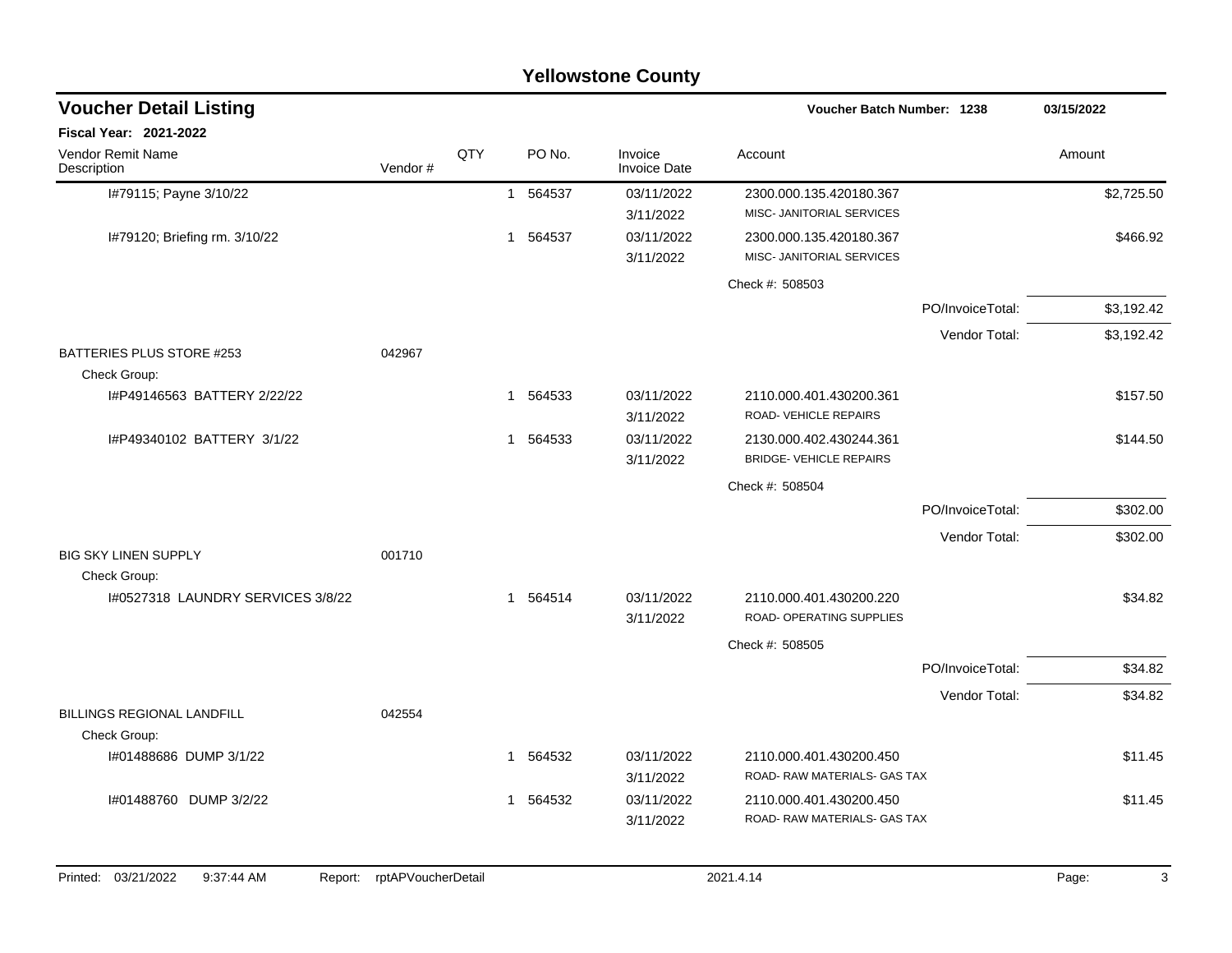|                                             |         |     |          | <b>Yellowstone County</b>      |                                                            |                  |            |          |
|---------------------------------------------|---------|-----|----------|--------------------------------|------------------------------------------------------------|------------------|------------|----------|
| <b>Voucher Detail Listing</b>               |         |     |          |                                | Voucher Batch Number: 1238                                 |                  | 03/15/2022 |          |
| <b>Fiscal Year: 2021-2022</b>               |         |     |          |                                |                                                            |                  |            |          |
| <b>Vendor Remit Name</b><br>Description     | Vendor# | QTY | PO No.   | Invoice<br><b>Invoice Date</b> | Account                                                    |                  | Amount     |          |
| I#01488815 DUMP 3/2/22                      |         |     | 1 564532 | 03/11/2022<br>3/11/2022        | 2110.000.401.430200.450<br>ROAD- RAW MATERIALS- GAS TAX    |                  |            | \$11.45  |
| I#01488871 DUMP 3/2/22                      |         |     | 1 564532 | 03/11/2022<br>3/11/2022        | 2110.000.401.430200.450<br>ROAD- RAW MATERIALS- GAS TAX    |                  |            | \$11.45  |
|                                             |         |     |          |                                | Check #: 508506                                            |                  |            |          |
|                                             |         |     |          |                                |                                                            | PO/InvoiceTotal: |            | \$45.80  |
|                                             |         |     |          |                                |                                                            | Vendor Total:    |            | \$45.80  |
| BOB BARKER COMPANY, INC<br>Check Group:     | 001977  |     |          |                                |                                                            |                  |            |          |
| 1#1738786 SHIRT BLK/WHT SZ 8XL 3/2/22       |         |     | 5 564536 | 03/11/2022<br>3/11/2022        | 2300.000.136.420200.226<br>DETENTION- CLOTHING & UNIFORMS  |                  |            | \$37.30  |
|                                             |         |     |          |                                | Check #: 508507                                            |                  |            |          |
|                                             |         |     |          |                                |                                                            | PO/InvoiceTotal: |            | \$37.30  |
|                                             |         |     |          |                                |                                                            | Vendor Total:    |            | \$37.30  |
| <b>BRUCO INC</b><br>Check Group:            | 002050  |     |          |                                |                                                            |                  |            |          |
| 1#405366 PAPER TOWLS 12/2/21                |         |     | 1 564515 | 03/11/2022<br>3/11/2022        | 2110.000.401.430200.220<br><b>ROAD- OPERATING SUPPLIES</b> |                  |            | \$251.60 |
|                                             |         |     |          |                                | Check #: 508508                                            |                  |            |          |
|                                             |         |     |          |                                |                                                            | PO/InvoiceTotal: |            | \$251.60 |
|                                             |         |     |          |                                |                                                            | Vendor Total:    |            | \$251.60 |
| <b>CARQUEST AUTO PARTS.</b><br>Check Group: | 006210  |     |          |                                |                                                            |                  |            |          |
| I#1935-666468 AIR FILTERS 2/22/22           |         |     | 1 564511 | 03/11/2022<br>3/11/2022        | 2110.000.401.430200.361<br>ROAD-VEHICLE REPAIRS            |                  |            | \$71.36  |
| I#1935-666509 SPARK PLUGS 2/23/22           |         |     | 1 564511 | 03/11/2022<br>3/11/2022        | 2110.000.401.430200.361<br>ROAD-VEHICLE REPAIRS            |                  |            | \$66.88  |
| I#1935-666428 PLUGS 2/22/22                 |         |     | 1 564511 | 03/11/2022<br>3/11/2022        | 2110.000.401.430200.361<br>ROAD-VEHICLE REPAIRS            |                  |            | \$87.24  |
|                                             |         |     |          |                                |                                                            |                  |            |          |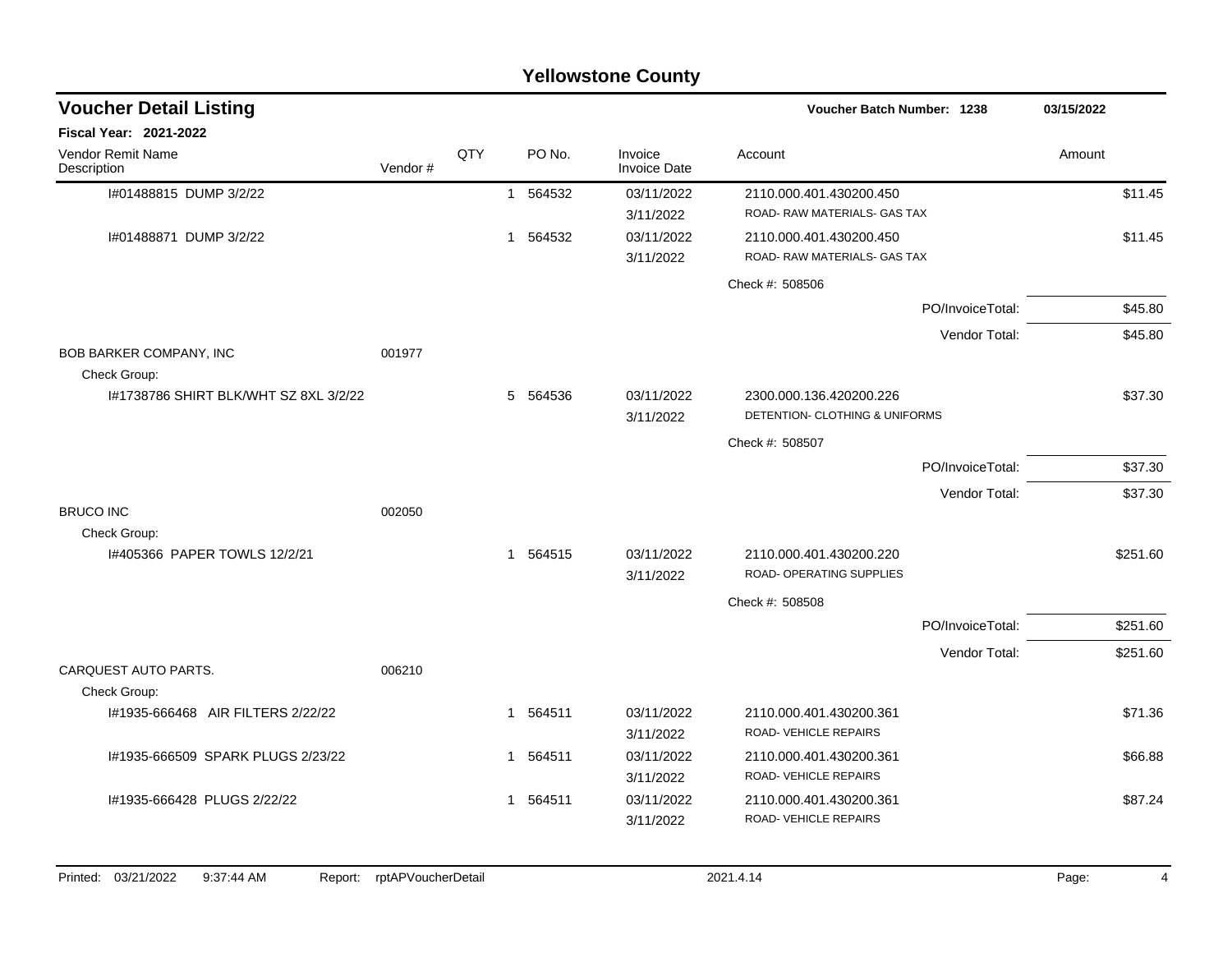|                                                                    |     |   |          | <b>Yellowstone County</b>      |                                           |                  |            |
|--------------------------------------------------------------------|-----|---|----------|--------------------------------|-------------------------------------------|------------------|------------|
| <b>Voucher Detail Listing</b>                                      |     |   |          |                                | Voucher Batch Number: 1238                |                  | 03/15/2022 |
| <b>Fiscal Year: 2021-2022</b>                                      |     |   |          |                                |                                           |                  |            |
| Vendor Remit Name<br>Vendor#<br>Description                        | QTY |   | PO No.   | Invoice<br><b>Invoice Date</b> | Account                                   |                  | Amount     |
| I#1935-667232 HUB BEARING 3/1/22                                   |     | 1 | 564511   | 03/11/2022                     | 2110.000.401.430200.361                   |                  | \$137.96   |
|                                                                    |     |   |          | 3/11/2022                      | ROAD-VEHICLE REPAIRS                      |                  |            |
| I#1935-667186 KIT 3/1/22                                           |     |   | 1 564511 | 03/11/2022                     | 2110.000.401.430200.361                   |                  | \$22.40    |
|                                                                    |     |   |          | 3/11/2022                      | ROAD-VEHICLE REPAIRS                      |                  |            |
| I#1935-665284 RETURN 2/11/22                                       |     | 1 | 564511   | 03/11/2022                     | 2110.000.401.430200.361                   |                  | (\$82.19)  |
|                                                                    |     |   |          | 3/11/2022                      | ROAD-VEHICLE REPAIRS                      |                  |            |
| 2% discount                                                        |     |   | 1 564511 | 03/11/2022                     | 2110.000.401.430200.361                   |                  | (\$6.07)   |
|                                                                    |     |   |          | 3/11/2022                      | ROAD-VEHICLE REPAIRS                      |                  |            |
|                                                                    |     |   |          |                                | Check #: 508509                           |                  |            |
|                                                                    |     |   |          |                                |                                           | PO/InvoiceTotal: | \$297.58   |
|                                                                    |     |   |          |                                |                                           | Vendor Total:    | \$297.58   |
| CONCORDANCE HEALTHCARE SOL                                         |     |   |          |                                |                                           |                  |            |
| Check Group:                                                       |     |   |          |                                |                                           |                  |            |
| I#22762130; Nitrile gloves 2/17/22                                 |     |   | 1 564568 | 03/11/2022                     | 2300.000.131.420140.202                   |                  | \$181.50   |
|                                                                    |     |   |          | 3/11/2022                      | DETECTIVES- EXPENSE OF INVEST             |                  |            |
|                                                                    |     |   |          |                                | Check #: 508510                           |                  |            |
|                                                                    |     |   |          |                                |                                           | PO/InvoiceTotal: | \$181.50   |
|                                                                    |     |   |          |                                |                                           | Vendor Total:    | \$181.50   |
| DANA SAFETY SUPPLY INC                                             |     |   |          |                                |                                           |                  |            |
| Check Group:                                                       |     |   |          |                                |                                           |                  |            |
| I#777158; replacement LED flashlights 2/28/22                      |     |   | 4 564556 | 03/11/2022                     | 2300.000.132.420150.240                   |                  | \$458.00   |
|                                                                    |     |   |          | 3/11/2022                      | PATROL- REPAIR & MAINT SUPPLIES           |                  |            |
|                                                                    |     |   |          |                                | Check #: 508511                           |                  |            |
|                                                                    |     |   |          |                                |                                           | PO/InvoiceTotal: | \$458.00   |
|                                                                    |     |   |          |                                |                                           | Vendor Total:    | \$458.00   |
| DESIGN MASTER BUILDING SYSTEMS INC                                 |     |   |          |                                |                                           |                  |            |
| Check Group:                                                       |     |   |          |                                |                                           |                  |            |
| 1#3178 GARAGE DOOR REPAIR 2/28/22                                  |     |   | 1 564559 | 03/11/2022                     | 2110.000.401.430200.366                   |                  | \$337.50   |
|                                                                    |     |   |          | 3/11/2022                      | <b>ROAD- REPAIR &amp; MAINT BUILDINGS</b> |                  |            |
|                                                                    |     |   |          |                                | Check #: 508512                           |                  |            |
| Printed: 03/21/2022<br>9:37:44 AM<br>rptAPVoucherDetail<br>Report: |     |   |          |                                | 2021.4.14                                 |                  | Page:      |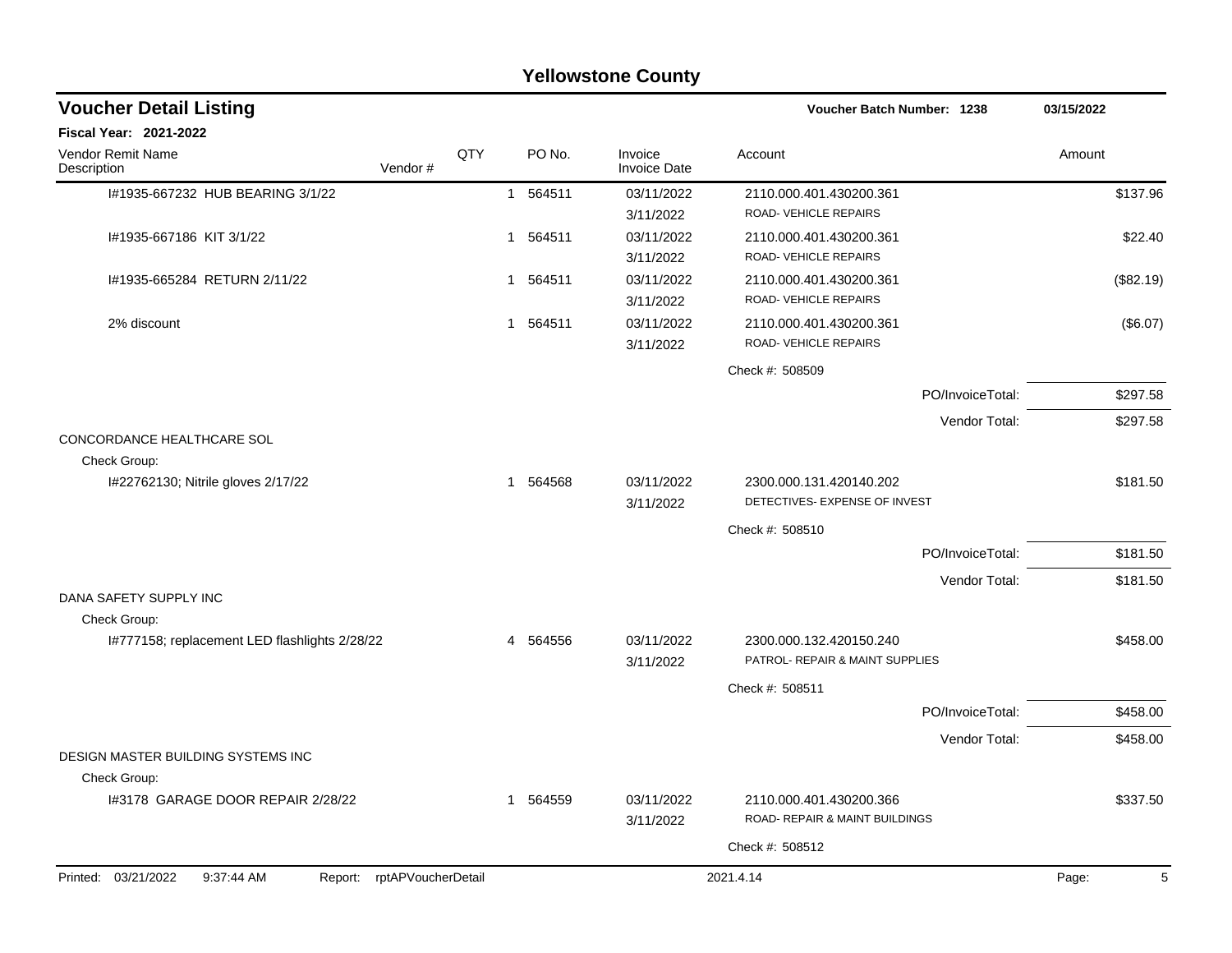| <b>Voucher Detail Listing</b>                      |                               |     |             |                                | Voucher Batch Number: 1238                               |                  | 03/15/2022 |
|----------------------------------------------------|-------------------------------|-----|-------------|--------------------------------|----------------------------------------------------------|------------------|------------|
| Fiscal Year: 2021-2022                             |                               |     |             |                                |                                                          |                  |            |
| Vendor Remit Name<br>Description                   | Vendor#                       | QTY | PO No.      | Invoice<br><b>Invoice Date</b> | Account                                                  |                  | Amount     |
|                                                    |                               |     |             |                                |                                                          | PO/InvoiceTotal: | \$337.50   |
|                                                    |                               |     |             |                                |                                                          | Vendor Total:    | \$337.50   |
| <b>DXP ENTERPRISES INC</b><br>Check Group:         | 041624                        |     |             |                                |                                                          |                  |            |
| I#52709944 O#12424940 / First Aid Supplies 2/24/22 |                               |     | 1 564508    | 03/11/2022<br>3/11/2022        | 2399.000.235.420250.222<br>YSC- CHEM/LAB/MED SUPPLIES    |                  | \$46.55    |
|                                                    |                               |     |             |                                | Check #: 508513                                          |                  |            |
|                                                    |                               |     |             |                                |                                                          | PO/InvoiceTotal: | \$46.55    |
|                                                    |                               |     |             |                                |                                                          | Vendor Total:    | \$46.55    |
| <b>ECONOPRINT</b>                                  |                               |     |             |                                |                                                          |                  |            |
| Check Group:                                       |                               |     |             |                                |                                                          |                  |            |
| 1#313125 TIME CARDS 2/17/22                        |                               |     | 1 564563    | 03/11/2022<br>3/11/2022        | 2110.000.401.430200.210<br>ROAD- OFFICE SUPPLIES         |                  | \$759.92   |
|                                                    |                               |     |             |                                | Check #: 508514                                          |                  |            |
|                                                    |                               |     |             |                                |                                                          | PO/InvoiceTotal: | \$759.92   |
| Check Group:                                       |                               |     |             |                                |                                                          |                  |            |
| I#313466; juvenile advisory forms 3/4/22           |                               |     | 564564<br>1 | 3/11/2022<br>3/11/2022         | 2300.000.130.420110.210<br><b>ADMIN- OFFICE SUPPLIES</b> |                  | \$157.69   |
|                                                    |                               |     |             |                                | Check #: 508514                                          |                  |            |
|                                                    |                               |     |             |                                |                                                          | PO/InvoiceTotal: | \$157.69   |
|                                                    |                               |     |             |                                |                                                          | Vendor Total:    | \$917.61   |
| FRIEDEL LLC                                        |                               |     |             |                                |                                                          |                  |            |
| Check Group:                                       |                               |     |             |                                |                                                          |                  |            |
| I#31438 GPS AD 3/1/22                              |                               |     | 564567<br>1 | 03/11/2022                     | 2399.000.235.420250.533                                  |                  | \$280.00   |
|                                                    |                               |     |             | 3/11/2022                      | YSC- EQUIPMENT RENTAL                                    |                  |            |
| I#31665 GPS MG 3/1/22                              |                               |     | 564567<br>1 | 03/11/2022                     | 2399.000.235.420250.533                                  |                  | \$90.00    |
|                                                    |                               |     |             | 3/11/2022                      | YSC- EQUIPMENT RENTAL                                    |                  |            |
| I#31446 GPS KG 3/1/22                              |                               |     | 1 564567    | 03/11/2022                     | 2399.000.235.420250.533<br>YSC- EQUIPMENT RENTAL         |                  | \$280.00   |
|                                                    |                               |     |             | 3/11/2022                      |                                                          |                  |            |
|                                                    |                               |     |             |                                |                                                          |                  |            |
| Printed: 03/21/2022<br>9:37:44 AM                  | rptAPVoucherDetail<br>Report: |     |             |                                | 2021.4.14                                                |                  | 6<br>Page: |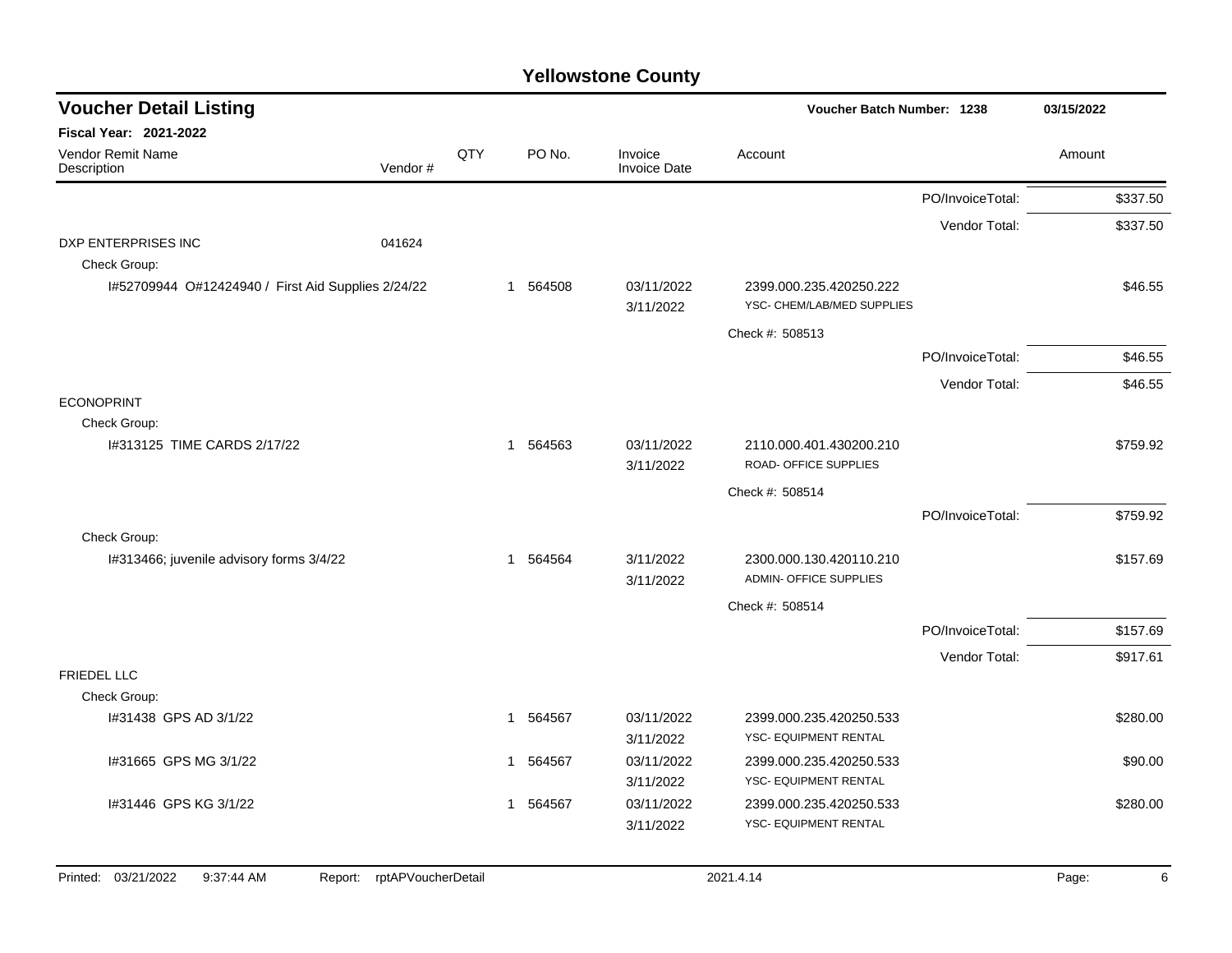|                                   |                            |     |                        | <b>Yellowstone County</b>      |                                   |                  |            |
|-----------------------------------|----------------------------|-----|------------------------|--------------------------------|-----------------------------------|------------------|------------|
| <b>Voucher Detail Listing</b>     |                            |     |                        |                                | <b>Voucher Batch Number: 1238</b> |                  | 03/15/2022 |
| Fiscal Year: 2021-2022            |                            |     |                        |                                |                                   |                  |            |
| Vendor Remit Name<br>Description  | Vendor#                    | QTY | PO No.                 | Invoice<br><b>Invoice Date</b> | Account                           |                  | Amount     |
| I#31451 GPS TH 3/1/22             |                            |     | 564567<br>$\mathbf{1}$ | 03/11/2022                     | 2399.000.235.420250.533           |                  | \$280.00   |
|                                   |                            |     |                        | 3/11/2022                      | <b>YSC- EQUIPMENT RENTAL</b>      |                  |            |
| I#31453 GPS HH 3/1/22             |                            |     | 564567<br>1            | 03/11/2022                     | 2399.000.235.420250.533           |                  | \$280.00   |
|                                   |                            |     |                        | 3/11/2022                      | <b>YSC- EQUIPMENT RENTAL</b>      |                  |            |
| I#31465 GPS FM 3/1/22             |                            |     | 564567<br>1            | 03/11/2022                     | 2399.000.235.420250.533           |                  | \$280.00   |
|                                   |                            |     |                        | 3/11/2022                      | YSC- EQUIPMENT RENTAL             |                  |            |
| I#31466 GPS EM 3/1/22             |                            | 1   | 564567                 | 03/11/2022                     | 2399.000.235.420250.533           |                  | \$280.00   |
|                                   |                            |     |                        | 3/11/2022                      | YSC- EQUIPMENT RENTAL             |                  |            |
| I#31473 GPS AR 3/1/22             |                            |     | 1 564567               | 03/11/2022                     | 2399.000.235.420250.533           |                  | \$280.00   |
|                                   |                            |     |                        | 3/11/2022                      | YSC- EQUIPMENT RENTAL             |                  |            |
| I#31728 GPS JW 3/1/22             |                            | 1   | 564567                 | 03/11/2022                     | 2399.000.235.420250.533           |                  | \$50.00    |
|                                   |                            |     |                        | 3/11/2022                      | YSC- EQUIPMENT RENTAL             |                  |            |
| I#31533 GPS HW 3/1/22             |                            |     | 1 564567               | 03/11/2022                     | 2399.000.235.420250.533           |                  | \$280.00   |
|                                   |                            |     |                        | 3/11/2022                      | <b>YSC- EQUIPMENT RENTAL</b>      |                  |            |
|                                   |                            |     |                        |                                | Check #: 508515                   |                  |            |
|                                   |                            |     |                        |                                |                                   | PO/InvoiceTotal: | \$2,380.00 |
|                                   |                            |     |                        |                                |                                   | Vendor Total:    | \$2,380.00 |
| <b>GODFATHER'S PIZZA</b>          | 038235                     |     |                        |                                |                                   |                  |            |
| Check Group:                      |                            |     |                        |                                |                                   |                  |            |
| I#3901 Pizza 3/8/22               |                            |     | 1 564481               | 03/09/2022                     | 5810.000.551.460442.256           |                  | \$205.15   |
|                                   |                            |     |                        | 3/9/2022                       | METRA ADMIN- INTERNAL FOOD USE    |                  |            |
|                                   |                            |     |                        |                                | Check #: 508516                   |                  |            |
|                                   |                            |     |                        |                                |                                   | PO/InvoiceTotal: | \$205.15   |
|                                   |                            |     |                        |                                |                                   | Vendor Total:    | \$205.15   |
| HANSER'S WRECKER COMPANY          |                            |     |                        |                                |                                   |                  |            |
| Check Group:                      |                            |     |                        |                                |                                   |                  |            |
| I#BIL16394; Car #135 tow          |                            |     | 1 564546               | 03/11/2022                     | 2300.000.133.420160.361           |                  | \$125.00   |
|                                   |                            |     |                        | 3/11/2022                      | CIVIL- VEHICLE REPAIRS            |                  |            |
| I#BIL17934; Tow fees 22-70344     |                            |     | 1 564546               | 03/11/2022                     | 2300.000.131.420140.202           |                  | \$125.00   |
|                                   |                            |     |                        | 3/11/2022                      | DETECTIVES- EXPENSE OF INVEST     |                  |            |
| Printed: 03/21/2022<br>9:37:44 AM | Report: rptAPVoucherDetail |     |                        |                                | 2021.4.14                         |                  | 7<br>Page: |
|                                   |                            |     |                        |                                |                                   |                  |            |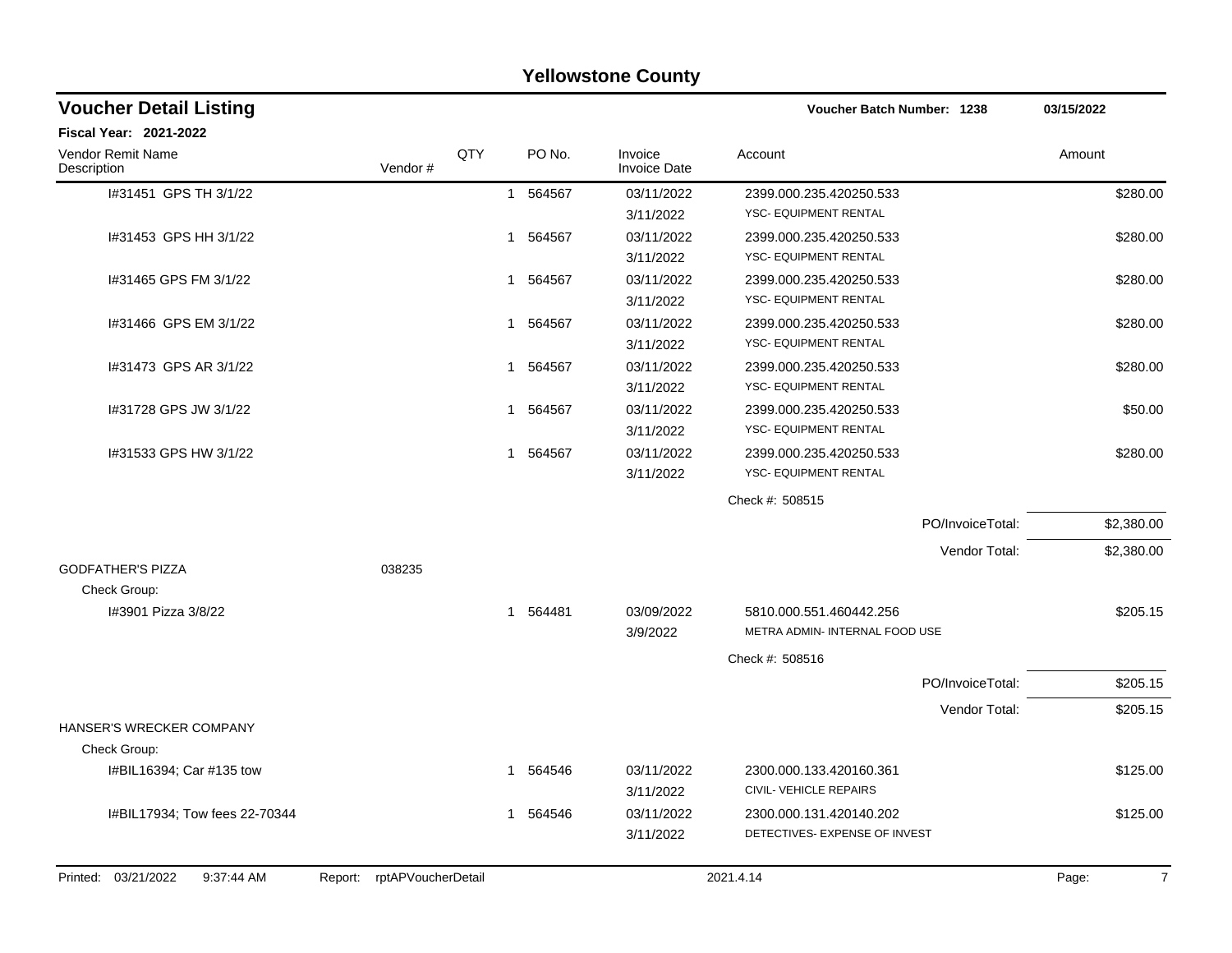|                                                 |                    |     |              |          | Yellowstone County             |                                                     |                  |            |          |
|-------------------------------------------------|--------------------|-----|--------------|----------|--------------------------------|-----------------------------------------------------|------------------|------------|----------|
| <b>Voucher Detail Listing</b>                   |                    |     |              |          |                                | Voucher Batch Number: 1238                          |                  | 03/15/2022 |          |
| Fiscal Year: 2021-2022                          |                    |     |              |          |                                |                                                     |                  |            |          |
| Vendor Remit Name<br>Description                | Vendor#            | QTY |              | PO No.   | Invoice<br><b>Invoice Date</b> | Account                                             |                  | Amount     |          |
| I#BIL17933; tow fees 22-704301                  |                    |     | $\mathbf{1}$ | 564546   | 03/11/2022                     | 2300.000.131.420140.202                             |                  |            | \$125.00 |
|                                                 |                    |     |              |          | 3/11/2022                      | DETECTIVES- EXPENSE OF INVEST                       |                  |            |          |
| I#BIL18007; tow fees 22-704588                  |                    |     | $\mathbf{1}$ | 564546   | 03/11/2022                     | 2300.000.131.420140.202                             |                  |            | \$125.00 |
|                                                 |                    |     |              |          | 3/11/2022                      | DETECTIVES- EXPENSE OF INVEST                       |                  |            |          |
| I#BIL17945; tow fees 22-704708                  |                    |     | $\mathbf{1}$ | 564546   | 03/11/2022                     | 2300.000.131.420140.202                             |                  |            | \$125.00 |
|                                                 |                    |     |              |          | 3/11/2022                      | DETECTIVES- EXPENSE OF INVEST                       |                  |            |          |
|                                                 |                    |     |              |          |                                | Check #: 508517                                     |                  |            |          |
|                                                 |                    |     |              |          |                                |                                                     | PO/InvoiceTotal: |            | \$625.00 |
|                                                 |                    |     |              |          |                                |                                                     | Vendor Total:    |            | \$625.00 |
| <b>I-STATE TRUCK CENTER INC</b><br>Check Group: |                    |     |              |          |                                |                                                     |                  |            |          |
| I#C251329558-01 SPEADOMETER 2/24/22             |                    |     |              | 1 564541 | 03/11/2022                     | 2110.000.401.430200.361                             |                  |            | \$163.53 |
|                                                 |                    |     |              |          | 3/11/2022                      | ROAD-VEHICLE REPAIRS                                |                  |            |          |
|                                                 |                    |     |              |          |                                | Check #: 508518                                     |                  |            |          |
|                                                 |                    |     |              |          |                                |                                                     | PO/InvoiceTotal: |            | \$163.53 |
|                                                 |                    |     |              |          |                                |                                                     | Vendor Total:    |            | \$163.53 |
| <b>KIMBALL MIDWEST</b>                          |                    |     |              |          |                                |                                                     |                  |            |          |
| Check Group:                                    |                    |     |              |          |                                |                                                     |                  |            |          |
| 1#9665920 DISCS 2/28/22                         |                    |     |              | 1 564545 | 03/11/2022                     | 2110.000.401.430200.220<br>ROAD- OPERATING SUPPLIES |                  |            | \$179.34 |
|                                                 |                    |     |              |          | 3/11/2022                      |                                                     |                  |            |          |
|                                                 |                    |     |              |          |                                | Check #: 508519                                     |                  |            |          |
|                                                 |                    |     |              |          |                                |                                                     | PO/InvoiceTotal: |            | \$179.34 |
| KINGS ACE HARDWARE, CENTRAL                     |                    |     |              |          |                                |                                                     | Vendor Total:    |            | \$179.34 |
| Check Group:                                    |                    |     |              |          |                                |                                                     |                  |            |          |
| 1#178041/1 FURNACE PIPE 2/28/22                 |                    |     |              | 1 564558 | 03/11/2022                     | 2110.000.401.430200.366                             |                  |            | \$14.99  |
|                                                 |                    |     |              |          | 3/11/2022                      | ROAD- REPAIR & MAINT BUILDINGS                      |                  |            |          |
|                                                 |                    |     |              |          |                                | Check #: 508520                                     |                  |            |          |
|                                                 |                    |     |              |          |                                |                                                     | PO/InvoiceTotal: |            | \$14.99  |
|                                                 |                    |     |              |          |                                |                                                     | Vendor Total:    |            | \$14.99  |
| Printed: 03/21/2022<br>9:37:44 AM<br>Report:    | rptAPVoucherDetail |     |              |          |                                | 2021.4.14                                           |                  | Page:      | 8        |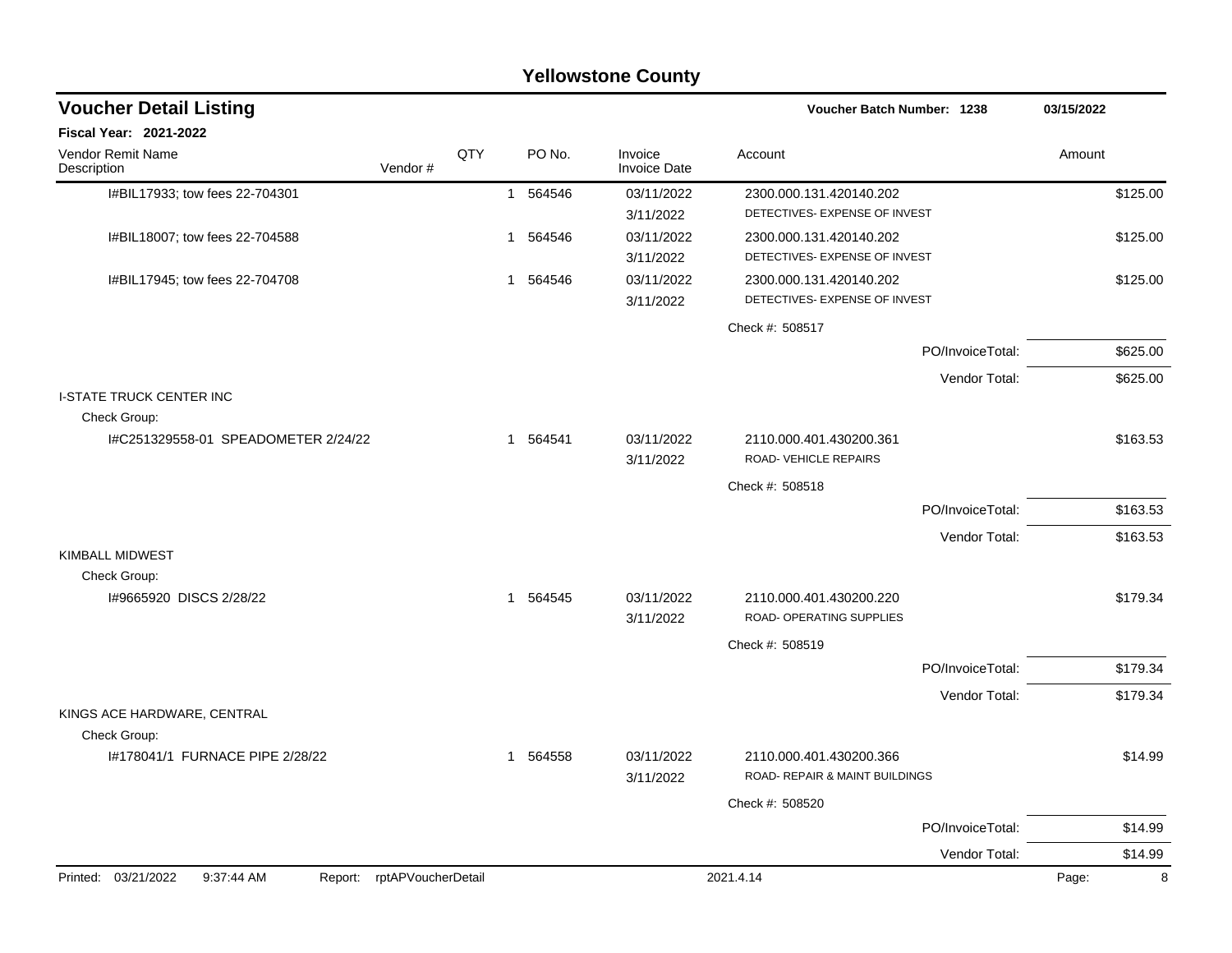| <b>Voucher Detail Listing</b>       |                            |     |          |                                | <b>Voucher Batch Number: 1238</b>                         |                  | 03/15/2022 |
|-------------------------------------|----------------------------|-----|----------|--------------------------------|-----------------------------------------------------------|------------------|------------|
| Fiscal Year: 2021-2022              |                            |     |          |                                |                                                           |                  |            |
| Vendor Remit Name<br>Description    | Vendor#                    | QTY | PO No.   | Invoice<br><b>Invoice Date</b> | Account                                                   |                  | Amount     |
| KINGS ACE HARDWARE, STATE           |                            |     |          |                                |                                                           |                  |            |
| Check Group:                        |                            |     |          |                                |                                                           |                  |            |
| 1#747363/2 FURNACE PIPE 2/28/22     |                            |     | 1 564557 | 03/11/2022<br>3/11/2022        | 2110.000.401.430200.366<br>ROAD- REPAIR & MAINT BUILDINGS |                  | \$14.99    |
|                                     |                            |     |          |                                | Check #: 508521                                           |                  |            |
|                                     |                            |     |          |                                |                                                           | PO/InvoiceTotal: | \$14.99    |
|                                     |                            |     |          |                                |                                                           | Vendor Total:    | \$14.99    |
| <b>KNIFE RIVER</b>                  |                            |     |          |                                |                                                           |                  |            |
| Check Group:                        |                            |     |          |                                |                                                           |                  |            |
| 1#800613 SAND 802.86 @ 5.00 2/22/22 |                            |     | 1 564544 | 03/11/2022<br>3/11/2022        | 2110.000.401.430200.450<br>ROAD-RAW MATERIALS- GAS TAX    |                  | \$4,014.30 |
| 1#800623 SAND 725.66 @ 5.00 2/24/22 |                            |     | 1 564544 | 03/11/2022<br>3/11/2022        | 2110.000.401.430200.450<br>ROAD-RAW MATERIALS- GAS TAX    |                  | \$3,628.30 |
| 1#800622 SAND 80.26 @ 5.00 2/24/22  |                            |     | 1 564544 | 03/11/2022<br>3/11/2022        | 2110.000.401.430200.450<br>ROAD-RAW MATERIALS- GAS TAX    |                  | \$401.30   |
|                                     |                            |     |          |                                | Check #: 508522                                           |                  |            |
|                                     |                            |     |          |                                |                                                           | PO/InvoiceTotal: | \$8,043.90 |
|                                     |                            |     |          |                                |                                                           | Vendor Total:    | \$8,043.90 |
| MASTERCARD C MOORE<br>Check Group:  |                            |     |          |                                |                                                           |                  |            |
| A#6818 I#0409857 HEADLIGHT          |                            |     | 1 564562 | 03/11/2022<br>3/11/2022        | 2110.000.401.430200.361<br>ROAD-VEHICLE REPAIRS           |                  | \$33.98    |
|                                     |                            |     |          |                                | Check #: 508523                                           |                  |            |
|                                     |                            |     |          |                                |                                                           | PO/InvoiceTotal: | \$33.98    |
|                                     |                            |     |          |                                |                                                           | Vendor Total:    | \$33.98    |
| MATCO TOOLS                         |                            |     |          |                                |                                                           |                  |            |
| Check Group:                        |                            |     |          |                                |                                                           |                  |            |
| I#172054 HEAVY DUTY U-J 3/2/22      |                            |     | 1 564566 | 03/11/2022<br>3/11/2022        | 2110.000.401.430200.240<br>ROAD- REPAIR & MAINT SUPPLIES  |                  | \$310.00   |
|                                     |                            |     |          |                                | Check #: 508524                                           |                  |            |
| Printed: 03/21/2022<br>9:37:44 AM   | Report: rptAPVoucherDetail |     |          |                                | 2021.4.14                                                 |                  | 9<br>Page: |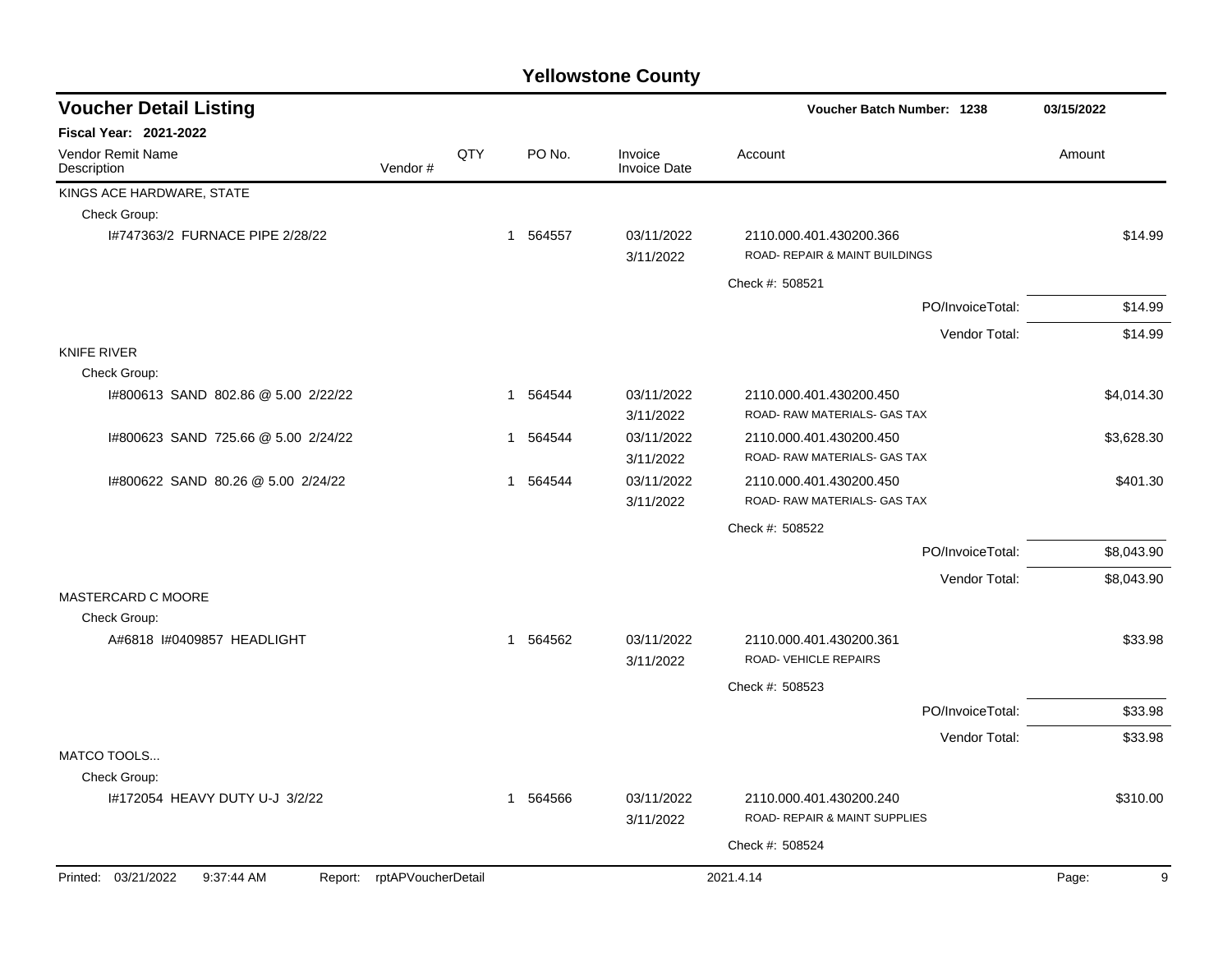| <b>Voucher Detail Listing</b>                         |                    |     |            |                                | Voucher Batch Number: 1238                                |                  | 03/15/2022  |
|-------------------------------------------------------|--------------------|-----|------------|--------------------------------|-----------------------------------------------------------|------------------|-------------|
| <b>Fiscal Year: 2021-2022</b>                         |                    |     |            |                                |                                                           |                  |             |
| Vendor Remit Name<br>Description                      | Vendor#            | QTY | PO No.     | Invoice<br><b>Invoice Date</b> | Account                                                   |                  | Amount      |
|                                                       |                    |     |            |                                |                                                           | PO/InvoiceTotal: | \$310.00    |
|                                                       |                    |     |            |                                |                                                           | Vendor Total:    | \$310.00    |
| MICHELOTTI-SAWYERS MORTUARY<br>Check Group:           | 004190             |     |            |                                |                                                           |                  |             |
| Case ID#T22009; removal 3/2/22 (RF)                   |                    |     | 1 564518   | 03/11/2022<br>3/11/2022        | 2300.000.126.420800.202<br>CORONER- EXPENSE OF INVEST     |                  | \$300.00    |
|                                                       |                    |     |            |                                | Check #: 508525                                           |                  |             |
|                                                       |                    |     |            |                                |                                                           | PO/InvoiceTotal: | \$300.00    |
|                                                       |                    |     |            |                                |                                                           | Vendor Total:    | \$300.00    |
| MIDLAND MECHANICAL<br>Check Group:                    |                    |     |            |                                |                                                           |                  |             |
| I#377752 PLUMBING REPAIR 2/22/22                      |                    |     | 1 564561   | 03/11/2022<br>3/11/2022        | 2110.000.401.430200.366<br>ROAD- REPAIR & MAINT BUILDINGS |                  | \$2,261.50  |
|                                                       |                    |     |            |                                | Check #: 508526                                           |                  |             |
|                                                       |                    |     |            |                                |                                                           | PO/InvoiceTotal: | \$2,261.50  |
|                                                       |                    |     |            |                                |                                                           | Vendor Total:    | \$2,261.50  |
| MODERN MACHINERY CO INC                               | 004265             |     |            |                                |                                                           |                  |             |
| Check Group:<br>1#2788325 PS OIL ANALYSIS 2/28/22     |                    |     | 1 564519   | 03/11/2022                     | 2110.000.401.430200.361                                   |                  | \$112.00    |
|                                                       |                    |     |            | 3/11/2022                      | ROAD-VEHICLE REPAIRS                                      |                  |             |
|                                                       |                    |     |            |                                | Check #: 508527                                           |                  |             |
|                                                       |                    |     |            |                                |                                                           | PO/InvoiceTotal: | \$112.00    |
|                                                       |                    |     |            |                                |                                                           | Vendor Total:    | \$112.00    |
| MONTANA MOBILE DOCUMENT SHREDDING INC<br>Check Group: |                    |     |            |                                |                                                           |                  |             |
| I#65749 SHREDDING 3/9/22                              |                    | 444 | 564554     | 03/11/2022<br>3/11/2022        | 1000.000.199.411800.397<br>MISC- CONTRACT SERVICES        |                  | \$88.80     |
| 1#65749 SHREDDING 3/9/22                              |                    |     | 345 564554 | 03/11/2022                     | 2301.000.122.411100.399                                   |                  | \$69.00     |
|                                                       |                    |     |            | 3/11/2022                      | ATTORNEY- OTHER CONTRACT SERVICES                         |                  |             |
| 03/21/2022<br>Printed:<br>9:37:44 AM<br>Report:       | rptAPVoucherDetail |     |            |                                | 2021.4.14                                                 |                  | Page:<br>10 |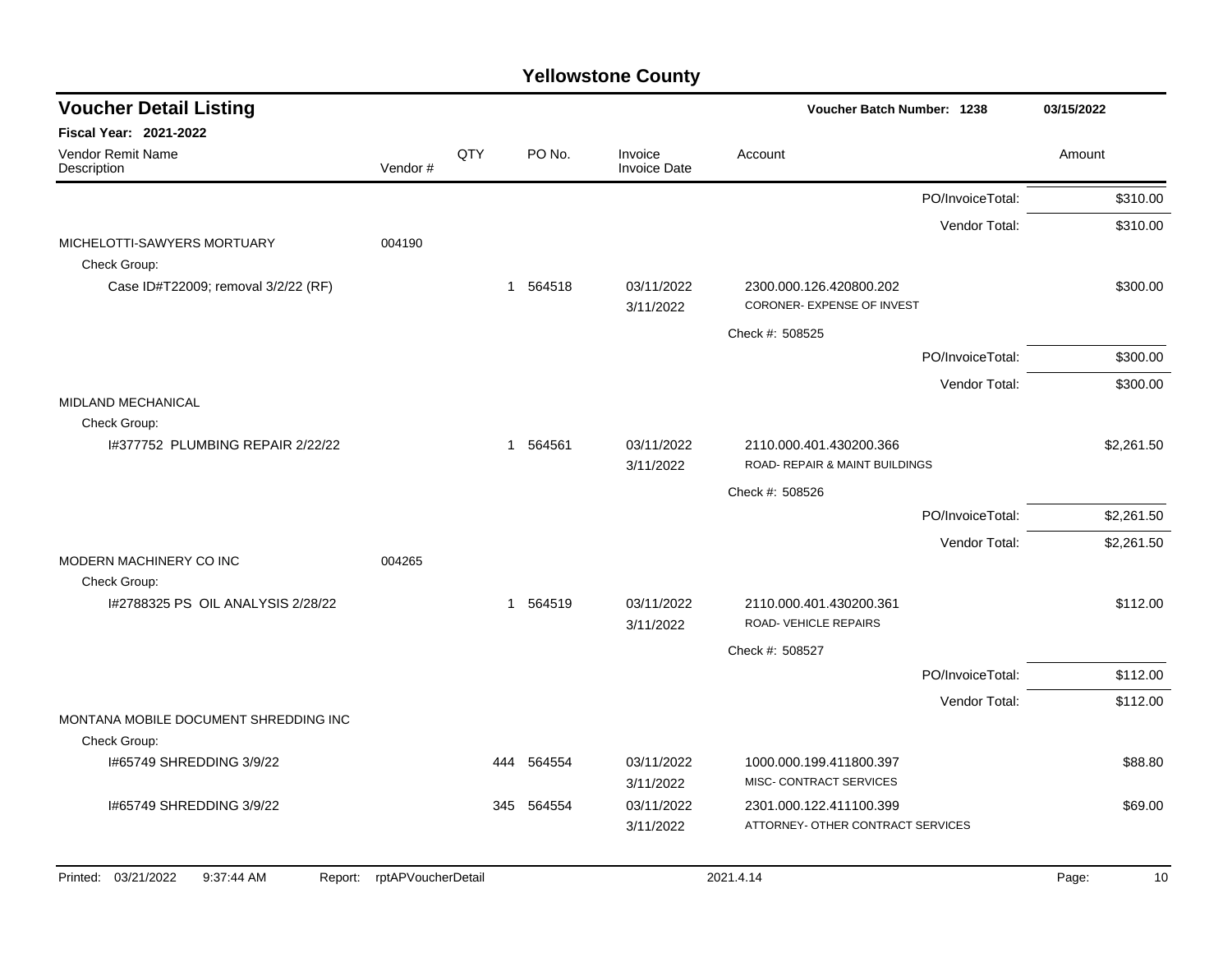| <b>Voucher Detail Listing</b>           |         |              |            |                                | Voucher Batch Number: 1238                                          |                  | 03/15/2022 |
|-----------------------------------------|---------|--------------|------------|--------------------------------|---------------------------------------------------------------------|------------------|------------|
| <b>Fiscal Year: 2021-2022</b>           |         |              |            |                                |                                                                     |                  |            |
| <b>Vendor Remit Name</b><br>Description | Vendor# | QTY          | PO No.     | Invoice<br><b>Invoice Date</b> | Account                                                             |                  | Amount     |
| I#65749 SHREDDING 3/9/22                |         |              | 540 564554 | 03/11/2022<br>3/11/2022        | 1000.000.221.410330.398<br>CLERK OF COURT-VARIABLE CONTRACT SERVICE |                  | \$108.00   |
|                                         |         |              |            |                                | Check #: 508528                                                     |                  |            |
|                                         |         |              |            |                                |                                                                     | PO/InvoiceTotal: | \$265.80   |
| Check Group:                            |         |              |            |                                |                                                                     |                  |            |
| I#65748; shredding 3/9/22               |         | 291          | 564555     | 3/11/2022<br>3/11/2022         | 2300.000.135.420180.399<br>MISC- CONTRACT SERVICE                   |                  | \$58.20    |
|                                         |         |              |            |                                | Check #: 508528                                                     |                  |            |
|                                         |         |              |            |                                |                                                                     | PO/InvoiceTotal: | \$58.20    |
|                                         |         |              |            |                                |                                                                     | Vendor Total:    | \$324.00   |
| <b>NAPA AUTO PARTS</b>                  | 020015  |              |            |                                |                                                                     |                  |            |
| Check Group:                            |         |              |            |                                |                                                                     |                  |            |
| I#3977-376110 DISCONNECTOR 3/2/22       |         | $\mathbf{1}$ | 564509     | 03/11/2022<br>3/11/2022        | 2130.000.402.430244.361<br><b>BRIDGE-VEHICLE REPAIRS</b>            |                  | \$7.37     |
| 1#3977-375703 ALTERNATOR 2/28/22        |         | $\mathbf{1}$ | 564509     | 03/11/2022<br>3/11/2022        | 2110.000.401.430200.361<br>ROAD-VEHICLE REPAIRS                     |                  | \$226.47   |
| I#3977-375565 ABS SPEED 2/28/22         |         |              | 1 564509   | 03/11/2022<br>3/11/2022        | 2110.000.401.430200.361<br>ROAD-VEHICLE REPAIRS                     |                  | \$97.97    |
|                                         |         |              |            |                                | Check #: 508529                                                     |                  |            |
|                                         |         |              |            |                                |                                                                     | PO/InvoiceTotal: | \$331.81   |
|                                         |         |              |            |                                |                                                                     |                  |            |
| NORTHWESTERN ENERGY                     | 045035  |              |            |                                |                                                                     | Vendor Total:    | \$331.81   |
| Check Group:                            |         |              |            |                                |                                                                     |                  |            |
| A#0256637-0 022122 SHILOH & WISE LANE   |         | $\mathbf{1}$ | 564534     | 03/11/2022<br>3/11/2022        | 2110.000.401.430260.341<br>ROAD- ELECTRICITY                        |                  | \$19.41    |
| A#0997065-8 022522 64TH & HESPER        |         |              | 1 564534   | 03/11/2022                     | 2110.000.401.430260.341                                             |                  | \$8.67     |
|                                         |         |              |            | 3/11/2022                      | ROAD- ELECTRICITY                                                   |                  |            |
| A#1454585-9 022522 72ND & HESPER        |         | $\mathbf{1}$ | 564534     | 03/11/2022                     | 2110.000.401.430260.341                                             |                  | \$10.59    |
|                                         |         |              |            | 3/11/2022                      | ROAD- ELECTRICITY                                                   |                  |            |
|                                         |         |              |            |                                |                                                                     |                  |            |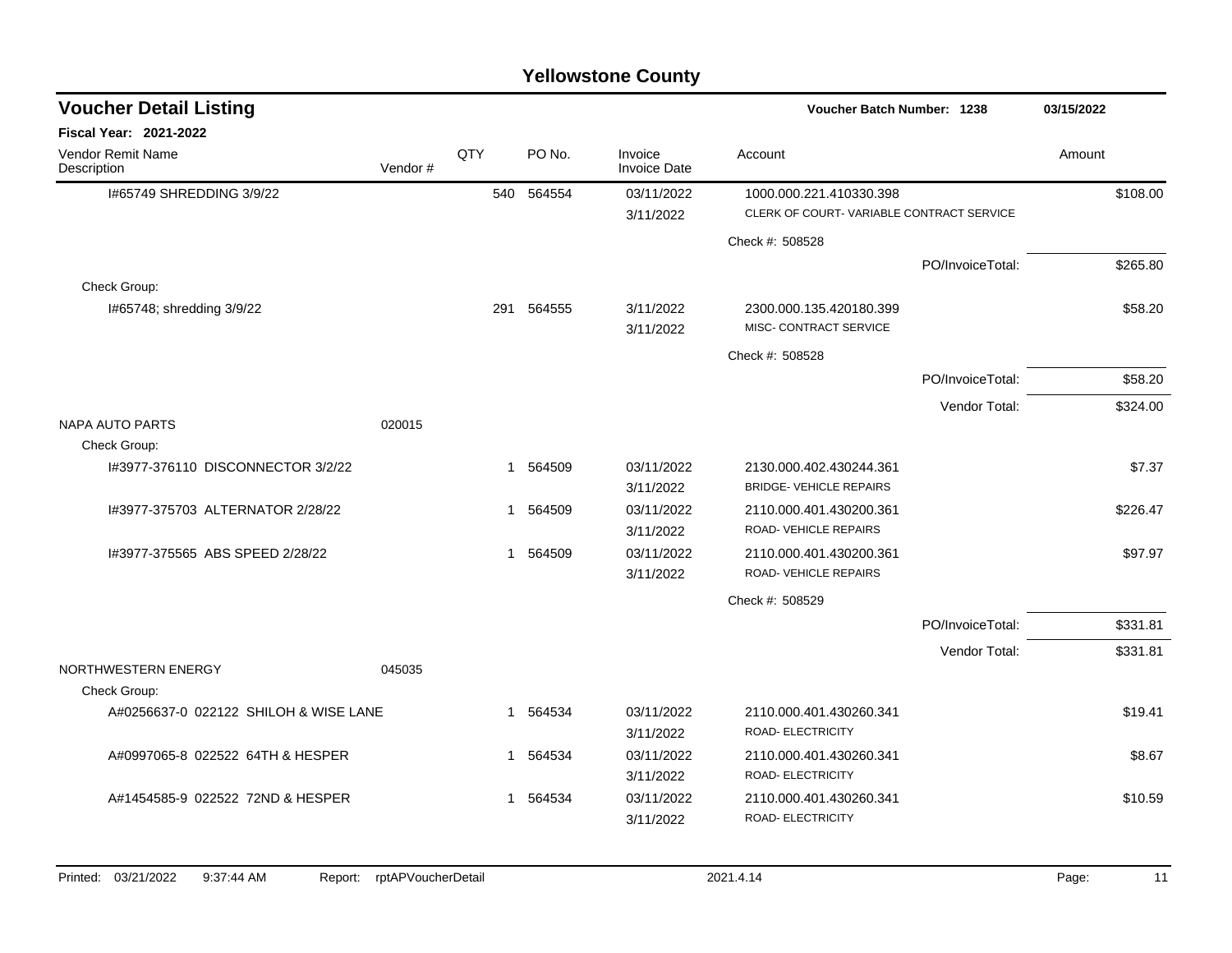#### A#3085207-3 022522 56TH & HESPER 1 564534 03/11/2022 2110.000.401.430260.341 \$8.80 3/11/2022 ROAD- ELECTRICITY Check #: 508530 PO/InvoiceTotal: \$47.47 Check Group: A#0996564-1: Facilites Riverside Cem 3/3/22 1 564535 3/11/2022 1000.000.728.430901.340 3/11/2022 RIVERSIDE CEM- UTILITIES A#0266699-8; Elect Serv Tanglewood 3/3/22 1 564535 3/11/2022 2561.000.000.460430.362 548.37 3/11/2022 RSID 634M HARRIS PARK MAINT & REPAIRS Check #: 508530 PO/InvoiceTotal: \$62.54 Vendor Total: \$110.01 O'REILLY AUTOMOTIVE INC Check Group: I#1551-352013 2% discount 1 564491 03/10/2022 2140.000.403.431100.230 (\$1.00) 3/10/2022 WEED- REPAIR & MAINT SUPPLIES I##1551-352013/Shop Supplies 3/8/22 1 564491 03/10/2022 2140.000.403.431100.230 \$49.96 3/10/2022 WEED- REPAIR & MAINT SUPPLIES Check #: 508531 PO/InvoiceTotal: \$48.96 Vendor Total: \$48.96 PARIS, DAN 041196 Check Group: Reimb. purchase of office chairs - Costco 1 1 564506 03/11/2022 2300.000.131.420140.220 3/11/2022 DETECTIVES- OPERATING SUPPLIES Reimb. purchase of office chairs - Costco 1 1 564506 03/11/2022 2300.000.131.420140.220 \$160.00 3/11/2022 DETECTIVES- OPERATING SUPPLIES Check #: 508532 PO/InvoiceTotal: \$359.99 Vendor Total: \$359.99 **Voucher Batch Number: Yellowstone County** Vendor Remit Name **Description Voucher Detail Listing Fiscal Year: 2021-2022 1238 03/15/2022** PO No. Invoice Account Amount Amount Amount Amount Vendor # **QTY** Invoice Date Printed: 03/21/2022 9:37:44 AM Report: rptAPVoucherDetail 2021.4.14 2021.4.14 Page: 12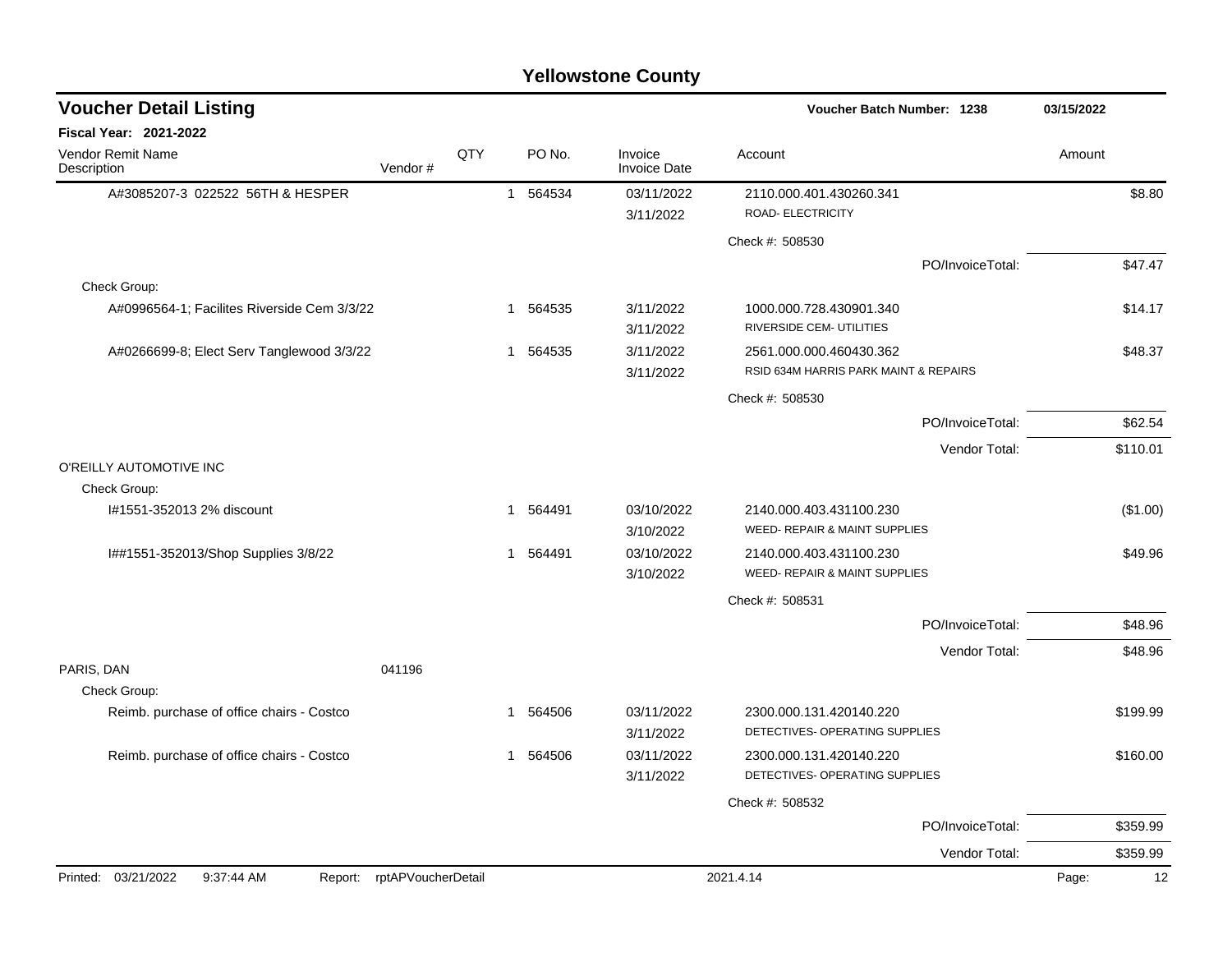| <b>Voucher Detail Listing</b>                      |         |     |                        |                                | Voucher Batch Number: 1238 |                  | 03/15/2022 |
|----------------------------------------------------|---------|-----|------------------------|--------------------------------|----------------------------|------------------|------------|
| Fiscal Year: 2021-2022                             |         |     |                        |                                |                            |                  |            |
| Vendor Remit Name<br>Description                   | Vendor# | QTY | PO No.                 | Invoice<br><b>Invoice Date</b> | Account                    |                  | Amount     |
| POWERPLAN OIB                                      | 045339  |     |                        |                                |                            |                  |            |
| Check Group:                                       |         |     |                        |                                |                            |                  |            |
| I#P9006212 STRIP BURSH, STEEL CURB BRUSH<br>3/2/22 |         |     | 1 564510               | 03/11/2022                     | 2110.000.401.430200.361    |                  | \$2,815.87 |
|                                                    |         |     |                        | 3/11/2022                      | ROAD- VEHICLE REPAIRS      |                  |            |
| I#P8972712 LAMP 2/22/22                            |         |     | 1 564510               | 03/11/2022                     | 2110.000.401.430200.361    |                  | \$139.58   |
|                                                    |         |     |                        | 3/11/2022                      | ROAD-VEHICLE REPAIRS       |                  |            |
| I#P8999312 REAR VIEW MIRROR, FLOOD LAMP<br>2/28/22 |         |     | 1 564510               | 03/11/2022                     | 2110.000.401.430200.361    |                  | \$552.76   |
|                                                    |         |     |                        | 3/11/2022                      | ROAD-VEHICLE REPAIRS       |                  |            |
| C#P9006912 RETURN 3/2/22                           |         |     | 1 564510               | 03/11/2022                     | 2110.000.401.430200.361    |                  | (\$166.32) |
|                                                    |         |     |                        | 3/11/2022                      | ROAD-VEHICLE REPAIRS       |                  |            |
| I#P9007012 REF P9006912 3/2/22                     |         |     | 1 564510               | 03/11/2022                     | 2110.000.401.430200.361    |                  | \$166.32   |
|                                                    |         |     |                        | 3/11/2022                      | ROAD-VEHICLE REPAIRS       |                  |            |
| C#P9000812 REF W3335712 3/1/22                     |         |     | 564510<br>$\mathbf{1}$ | 03/11/2022                     | 2110.000.401.430200.361    |                  | (\$200.00) |
|                                                    |         |     |                        | 3/11/2022                      | ROAD- VEHICLE REPAIRS      |                  |            |
| I#W3335712 REF P9000812 2/28/22                    |         |     | 564510<br>$\mathbf{1}$ | 03/11/2022                     | 2110.000.401.430200.361    |                  | \$200.00   |
|                                                    |         |     |                        | 3/11/2022                      | ROAD-VEHICLE REPAIRS       |                  |            |
|                                                    |         |     |                        |                                | Check #: 508533            |                  |            |
|                                                    |         |     |                        |                                |                            | PO/InvoiceTotal: | \$3,508.21 |
|                                                    |         |     |                        |                                |                            | Vendor Total:    | \$3,508.21 |
| PROFORCE LAW ENFORCEMENT                           |         |     |                        |                                |                            |                  |            |
| Check Group:                                       |         |     |                        |                                |                            |                  |            |
| I#476645; Taser cartridges 3/2/22                  |         |     | 1 564543               | 03/11/2022                     | 2300.000.132.420150.220    |                  | \$413.40   |
|                                                    |         |     |                        | 3/11/2022                      | PATROL- OPERATING SUPPLIES |                  |            |
|                                                    |         |     |                        |                                | Check #: 508534            |                  |            |
|                                                    |         |     |                        |                                |                            | PO/InvoiceTotal: | \$413.40   |
|                                                    |         |     |                        |                                |                            | Vendor Total:    | \$413.40   |
| PUBLIC UTILITIES                                   | 005150  |     |                        |                                |                            |                  |            |
| Check Group:                                       |         |     |                        |                                |                            |                  |            |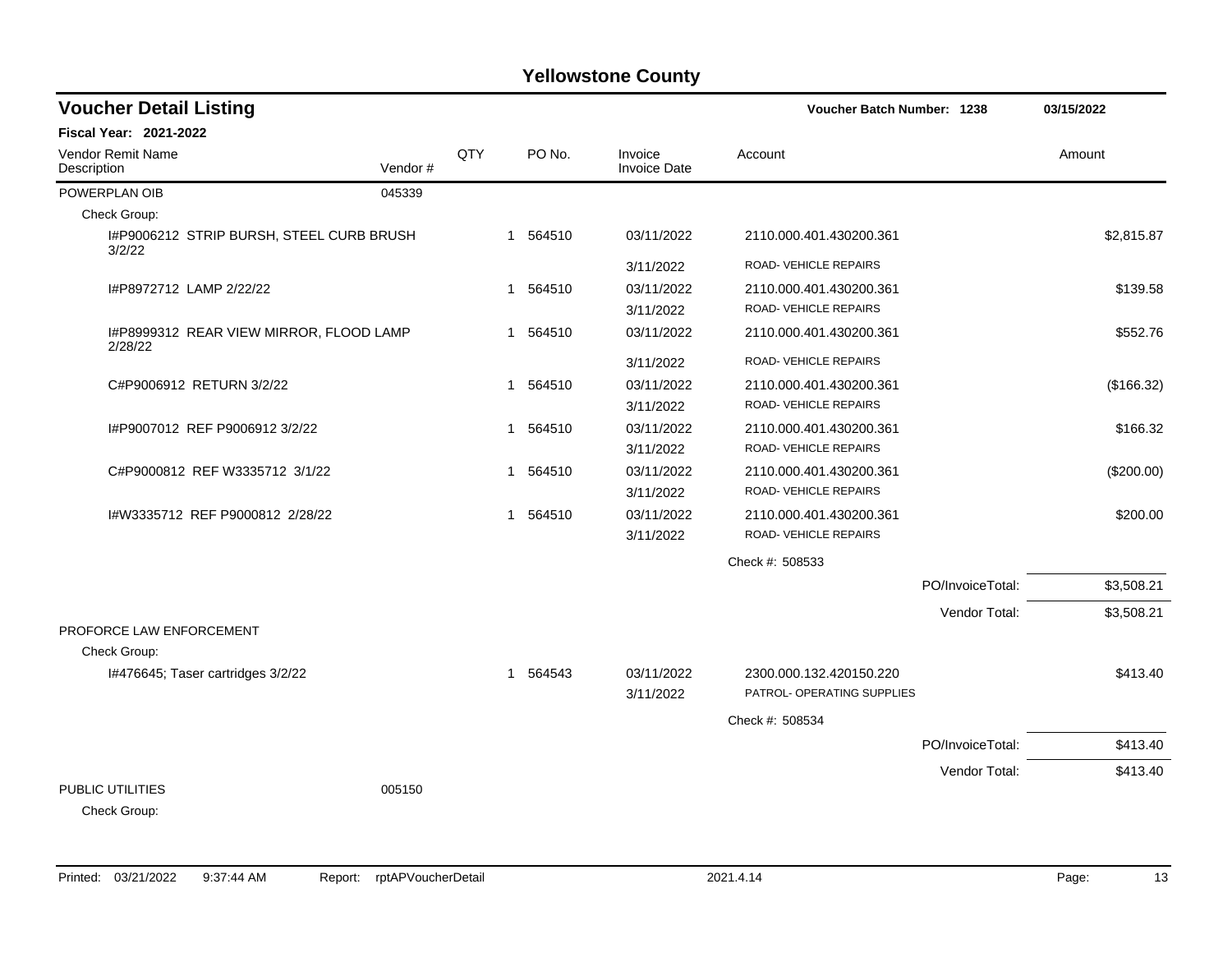| <b>Voucher Detail Listing</b>                          |         |     |          |                         | Voucher Batch Number: 1238                            |                  | 03/15/2022 |            |
|--------------------------------------------------------|---------|-----|----------|-------------------------|-------------------------------------------------------|------------------|------------|------------|
| Fiscal Year: 2021-2022                                 |         |     |          |                         |                                                       |                  |            |            |
| Vendor Remit Name<br>Description                       | Vendor# | QTY | PO No.   | Invoice<br>Invoice Date | Account                                               |                  | Amount     |            |
| A#129439 022422 WATER FOR SHOP                         |         |     | 1 564520 | 03/11/2022<br>3/11/2022 | 2110.000.401.430200.340<br><b>ROAD-UTILITIES</b>      |                  |            | \$20.70    |
|                                                        |         |     |          |                         | Check #: 508535                                       |                  |            |            |
|                                                        |         |     |          |                         |                                                       | PO/InvoiceTotal: |            | \$20.70    |
| Check Group:                                           |         |     |          |                         |                                                       |                  |            |            |
| A#143750 evid. bldg. 2/24/22                           |         |     | 1 564521 | 3/11/2022<br>3/11/2022  | 2300.000.131.420140.342<br>DETECTIVES-WATER           |                  |            | \$24.70    |
|                                                        |         |     |          |                         | Check #: 508535                                       |                  |            |            |
|                                                        |         |     |          |                         |                                                       | PO/InvoiceTotal: |            | \$24.70    |
|                                                        |         |     |          |                         |                                                       | Vendor Total:    |            | \$45.40    |
| <b>S BAR S SUPPLY</b><br>Check Group:                  | 005535  |     |          |                         |                                                       |                  |            |            |
| I#S10080730 LUMBER 2/28/22                             |         |     | 1 564522 | 03/11/2022<br>3/11/2022 | 2110.000.401.430200.361<br>ROAD-VEHICLE REPAIRS       |                  |            | \$91.90    |
|                                                        |         |     |          |                         | Check #: 508536                                       |                  |            |            |
|                                                        |         |     |          |                         |                                                       | PO/InvoiceTotal: |            | \$91.90    |
|                                                        |         |     |          |                         |                                                       | Vendor Total:    |            | \$91.90    |
| SMITH FUNERAL CHAPEL<br>Check Group:                   | 005690  |     |          |                         |                                                       |                  |            |            |
| I#Anketell; Removal 2/21/22 (JA)                       |         |     | 1 564523 | 03/11/2022<br>3/11/2022 | 2300.000.126.420800.202<br>CORONER- EXPENSE OF INVEST |                  |            | \$300.00   |
|                                                        |         |     |          |                         | Check #: 508537                                       |                  |            |            |
|                                                        |         |     |          |                         |                                                       | PO/InvoiceTotal: |            | \$300.00   |
|                                                        |         |     |          |                         |                                                       | Vendor Total:    |            | \$300.00   |
| SOFTWARE HOUSE INTERNATIONAL INC                       |         |     |          |                         |                                                       |                  |            |            |
| Check Group:                                           |         |     |          |                         |                                                       |                  |            |            |
| I#B14874977;- AZURE STORAGE CHARGES FOR<br>AUGUST 2021 |         |     | 1 564290 | 03/10/22                | 6060.000.608.500800.368                               |                  |            | \$7,425.79 |
|                                                        |         |     |          | 3/10/2022               | TECHNOLOGY- SOFTWARE/HARDWARE MAINT                   |                  |            |            |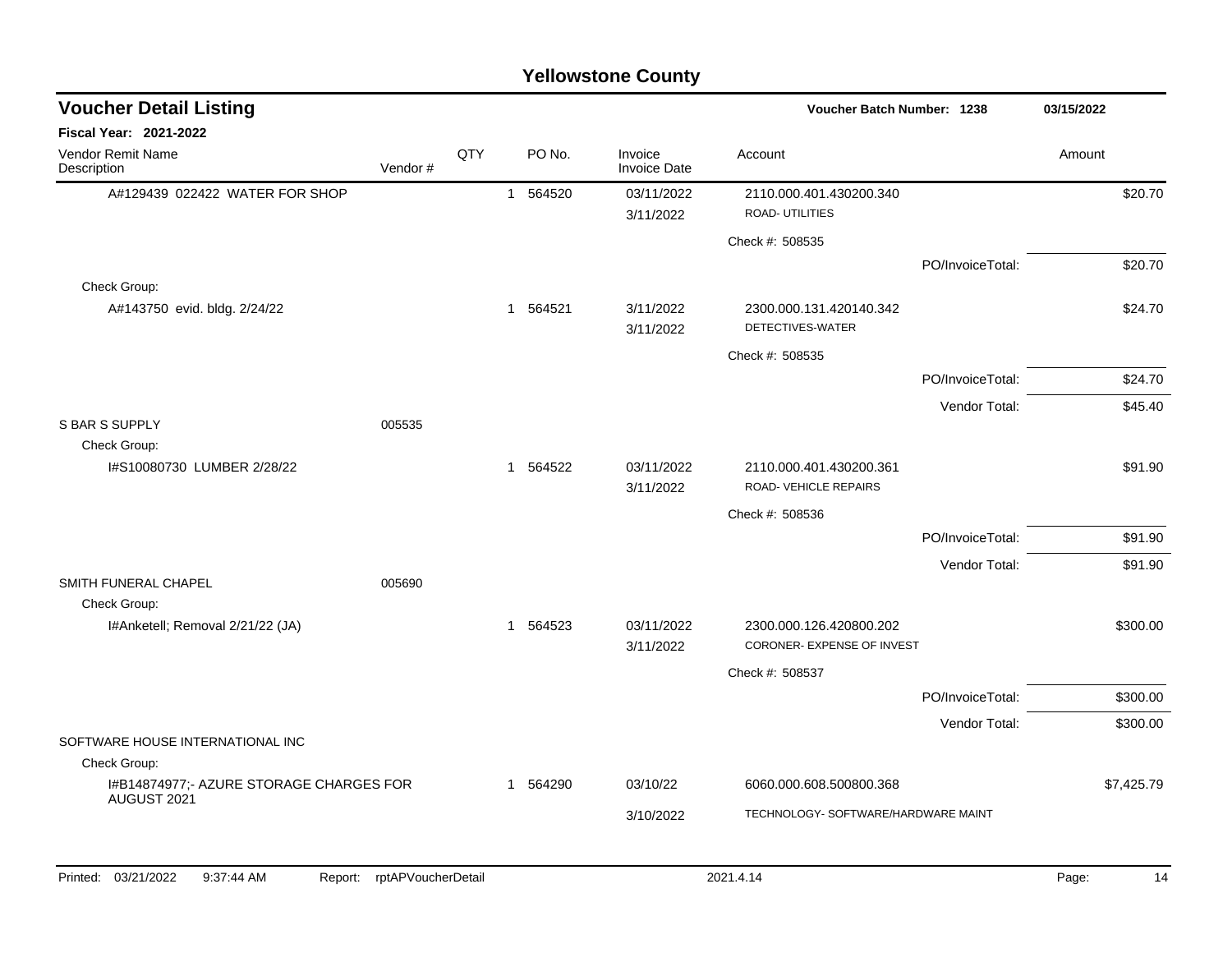| <b>Voucher Detail Listing</b>                          |            |   |          |                                | Voucher Batch Number: 1238                                 | 03/15/2022  |
|--------------------------------------------------------|------------|---|----------|--------------------------------|------------------------------------------------------------|-------------|
| Fiscal Year: 2021-2022                                 |            |   |          |                                |                                                            |             |
| <b>Vendor Remit Name</b><br>Vendor#<br>Description     | <b>QTY</b> |   | PO No.   | Invoice<br><b>Invoice Date</b> | Account                                                    | Amount      |
| I#B14875443; AZURE STORAGE CHARGES FOR<br>OCTOBER 2021 |            |   | 1 564290 | 03/10/22                       | 6060.000.608.500800.368                                    | \$6,926.95  |
|                                                        |            |   |          | 3/10/2022                      | TECHNOLOGY- SOFTWARE/HARDWARE MAINT                        |             |
| I#B14873742: AZURE CHARGES FOR NOVEMBER<br>2021        |            | 1 | 564290   | 03/10/22                       | 6060.000.608.500800.368                                    | \$7,171.10  |
|                                                        |            |   |          | 3/10/2022                      | TECHNOLOGY- SOFTWARE/HARDWARE MAINT                        |             |
|                                                        |            |   |          |                                | Check #: 508538                                            |             |
|                                                        |            |   |          |                                | PO/InvoiceTotal:                                           | \$21,523.84 |
|                                                        |            |   |          |                                | Vendor Total:                                              | \$21,523.84 |
| ST OF MT DEPT OF ENVIRONMENTAL QUALITY.                |            |   |          |                                |                                                            |             |
| Check Group:                                           |            |   |          |                                |                                                            |             |
| 1#5L2200800 WATER QUALITY PERMIT 2/21/22               |            |   | 1 564548 | 03/11/2022<br>3/11/2022        | 2110.000.401.430200.220<br><b>ROAD- OPERATING SUPPLIES</b> | \$1,800.00  |
| 1#5L2201299 OUTFALL CHARGE PEMIT 2/23/22               |            | 1 | 564548   | 03/11/2022                     | 2110.000.401.430200.220                                    | \$1,200.00  |
|                                                        |            |   |          | 3/11/2022                      | ROAD- OPERATING SUPPLIES                                   |             |
|                                                        |            |   |          |                                | Check #: 508539                                            |             |
|                                                        |            |   |          |                                | PO/InvoiceTotal:                                           | \$3,000.00  |
|                                                        |            |   |          |                                | Vendor Total:                                              | \$3,000.00  |
| ST OF MT DEPT OF JUSTICE<br>037163                     |            |   |          |                                |                                                            |             |
| Check Group:                                           |            |   |          |                                |                                                            |             |
| MDFS# B22-032 - Feb. autopsy (JW)                      |            | 1 | 564530   | 03/11/2022                     | 2300.000.126.420800.202                                    | \$1,500.00  |
|                                                        |            |   |          | 3/11/2022                      | CORONER- EXPENSE OF INVEST                                 |             |
| MDFS# B22-036 - Feb. autopsy (MA)                      |            | 1 | 564530   | 03/11/2022                     | 2300.000.126.420800.202                                    | \$1,500.00  |
|                                                        |            |   |          | 3/11/2022                      | <b>CORONER- EXPENSE OF INVEST</b>                          |             |
| MDFS# B22-039 - Feb. autopsy (AT)                      |            | 1 | 564530   | 03/11/2022                     | 2300.000.126.420800.202                                    | \$1,500.00  |
|                                                        |            |   |          | 3/11/2022                      | CORONER- EXPENSE OF INVEST                                 |             |
| MDFS# B22-041 - Feb. ext. exam (AM)                    |            | 1 | 564530   | 03/11/2022                     | 2300.000.126.420800.202                                    | \$500.00    |
|                                                        |            |   |          | 3/11/2022                      | CORONER- EXPENSE OF INVEST                                 |             |
| MDFS# B22-044 - Feb. autopsy (RP)                      |            | 1 | 564530   | 03/11/2022                     | 2300.000.126.420800.202                                    | \$1,500.00  |
|                                                        |            |   |          | 3/11/2022                      | CORONER- EXPENSE OF INVEST                                 |             |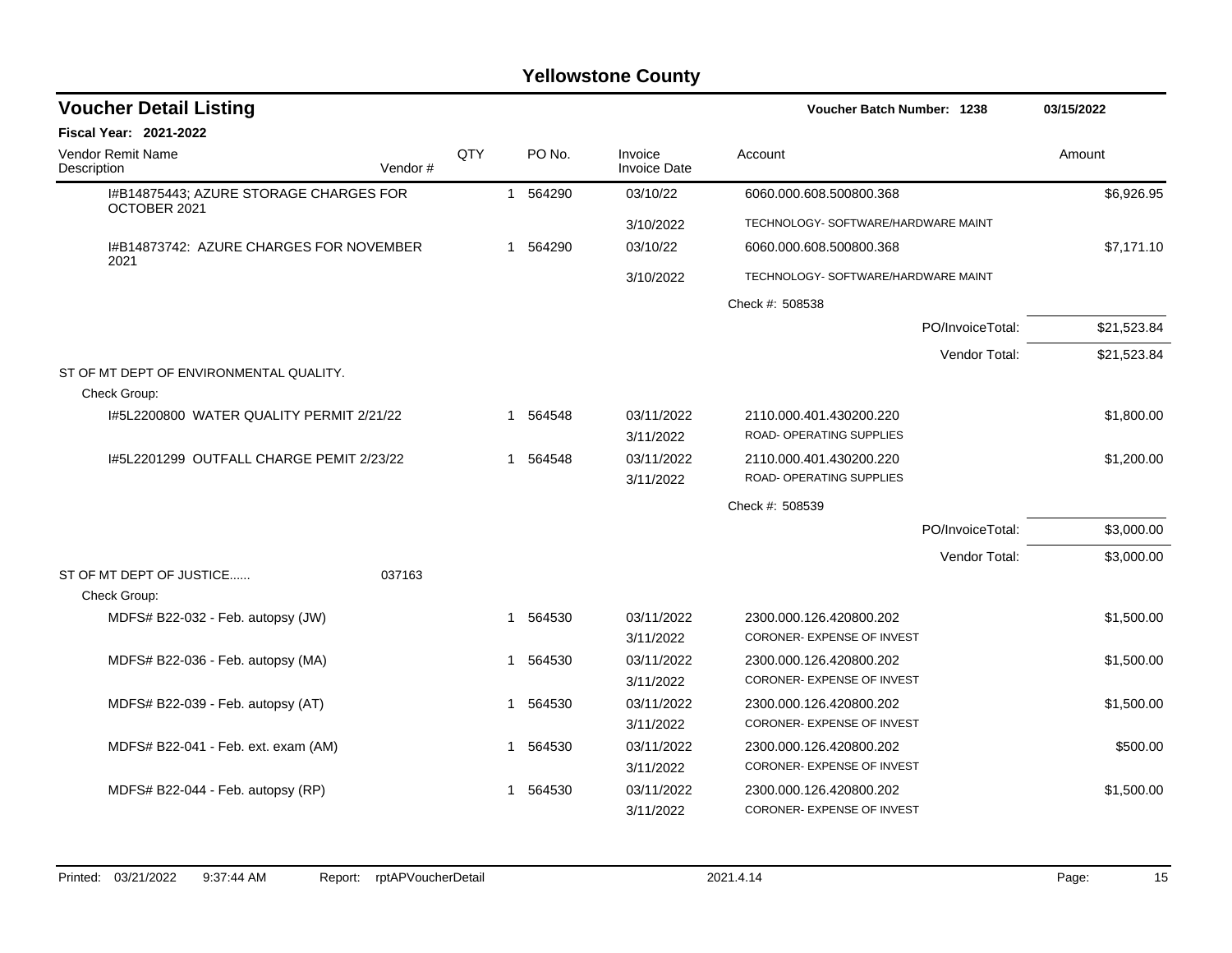| <b>Yellowstone County</b>                                                                  |                            |     |                        |                                |                                                          |                  |             |  |
|--------------------------------------------------------------------------------------------|----------------------------|-----|------------------------|--------------------------------|----------------------------------------------------------|------------------|-------------|--|
| <b>Voucher Detail Listing</b>                                                              |                            |     |                        |                                | <b>Voucher Batch Number: 1238</b>                        |                  | 03/15/2022  |  |
| <b>Fiscal Year: 2021-2022</b>                                                              |                            |     |                        |                                |                                                          |                  |             |  |
| Vendor Remit Name<br>Description                                                           | Vendor #                   | QTY | PO No.                 | Invoice<br><b>Invoice Date</b> | Account                                                  |                  | Amount      |  |
| MDFS# B22-045 - Feb. autopsy (AF)                                                          |                            |     | 564530<br>$\mathbf{1}$ | 03/11/2022<br>3/11/2022        | 2300.000.126.420800.202<br>CORONER- EXPENSE OF INVEST    |                  | \$1,500.00  |  |
| MDFS# B22-046 - Feb. autopsy (DK)                                                          |                            | 1   | 564530                 | 03/11/2022<br>3/11/2022        | 2300.000.126.420800.202<br>CORONER- EXPENSE OF INVEST    |                  | \$1,500.00  |  |
| MDFS# B22-048 - Feb. autopsy (VT)                                                          |                            | 1   | 564530                 | 03/11/2022<br>3/11/2022        | 2300.000.126.420800.202<br>CORONER- EXPENSE OF INVEST    |                  | \$1,500.00  |  |
| MDFS# B22-049 - Feb. ext. exam (JA)                                                        |                            | 1.  | 564530                 | 03/11/2022<br>3/11/2022        | 2300.000.126.420800.202<br>CORONER- EXPENSE OF INVEST    |                  | \$500.00    |  |
| MDFS# B22-051 - Feb. autopsy (FH)                                                          |                            | 1   | 564530                 | 03/11/2022<br>3/11/2022        | 2300.000.126.420800.202<br>CORONER- EXPENSE OF INVEST    |                  | \$1,500.00  |  |
| MDFS# B22-052 - Feb. autopsy (JC)                                                          |                            | 1.  | 564530                 | 03/11/2022<br>3/11/2022        | 2300.000.126.420800.202<br>CORONER- EXPENSE OF INVEST    |                  | \$1,500.00  |  |
| MDFS# B22-053 - Feb. autopsy (JG)                                                          |                            | 1.  | 564530                 | 03/11/2022<br>3/11/2022        | 2300.000.126.420800.202<br>CORONER- EXPENSE OF INVEST    |                  | \$1,500.00  |  |
|                                                                                            |                            |     |                        |                                | Check #: 508540                                          |                  |             |  |
|                                                                                            |                            |     |                        |                                |                                                          | PO/InvoiceTotal: | \$16,000.00 |  |
|                                                                                            |                            |     |                        |                                |                                                          | Vendor Total:    | \$16,000.00 |  |
| ST OF MT MISC TAX DIV                                                                      | 011099                     |     |                        |                                |                                                          |                  |             |  |
| Check Group:                                                                               |                            |     |                        |                                |                                                          |                  |             |  |
| 1% ST of MT Gross Receipts Tax - T.W. Clark Const.<br>YCDF M.H. Multi-Purpose Room Remodel |                            | 1.  | 564586                 | 03/11/2022                     | 2272.000.199.440400.920                                  |                  | \$454.84    |  |
|                                                                                            |                            |     |                        | 3/11/2022                      | <b>MENTAL HEALTH</b>                                     |                  |             |  |
|                                                                                            |                            |     |                        |                                | Check #: 508541                                          |                  |             |  |
|                                                                                            |                            |     |                        |                                |                                                          | PO/InvoiceTotal: | \$454.84    |  |
|                                                                                            |                            |     |                        |                                |                                                          | Vendor Total:    | \$454.84    |  |
| SUPERIOR WATER SOLUTIONS                                                                   |                            |     |                        |                                |                                                          |                  |             |  |
| Check Group:                                                                               |                            |     |                        |                                |                                                          |                  |             |  |
| #117188 NOZZLES & HOSES 2/24/22                                                            |                            |     | 1 564549               | 03/11/2022<br>3/11/2022        | 2110.000.401.430200.240<br>ROAD- REPAIR & MAINT SUPPLIES |                  | \$226.55    |  |
|                                                                                            |                            |     |                        |                                | Check #: 508542                                          |                  |             |  |
|                                                                                            |                            |     |                        |                                |                                                          |                  |             |  |
| Printed: 03/21/2022<br>9:37:44 AM                                                          | Report: rptAPVoucherDetail |     |                        |                                | 2021.4.14                                                |                  | 16<br>Page: |  |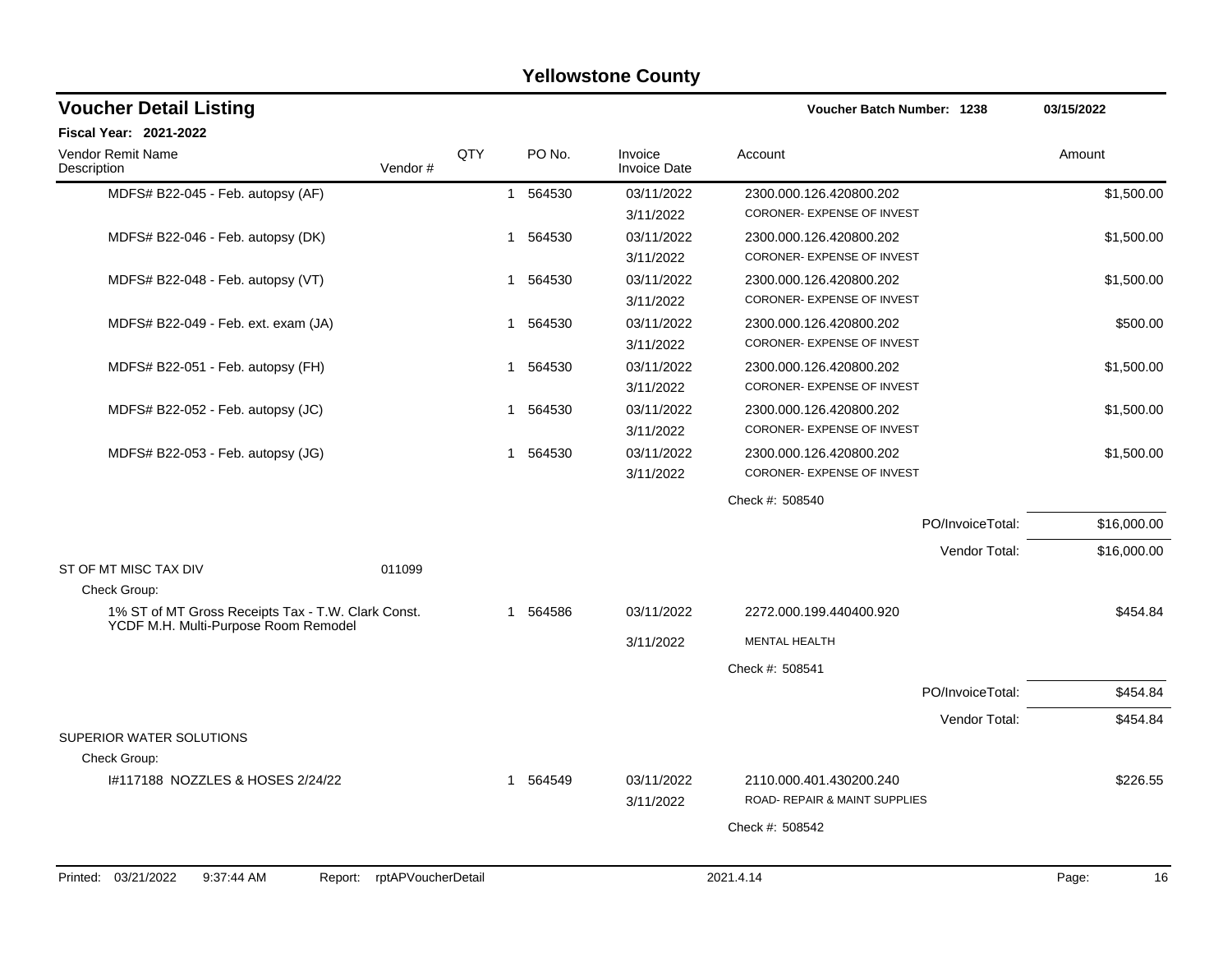| <b>Voucher Detail Listing</b>                    |                    |     |                        |                                | <b>Voucher Batch Number: 1238</b>                |                  | 03/15/2022   |
|--------------------------------------------------|--------------------|-----|------------------------|--------------------------------|--------------------------------------------------|------------------|--------------|
| Fiscal Year: 2021-2022                           |                    |     |                        |                                |                                                  |                  |              |
| Vendor Remit Name<br>Description                 | Vendor#            | QTY | PO No.                 | Invoice<br><b>Invoice Date</b> | Account                                          |                  | Amount       |
|                                                  |                    |     |                        |                                |                                                  | PO/InvoiceTotal: | \$226.55     |
|                                                  |                    |     |                        |                                |                                                  | Vendor Total:    | \$226.55     |
| T.W. CLARK CONSTRUCTION LLC<br>Check Group:      |                    |     |                        |                                |                                                  |                  |              |
| Pay App# 1; YCDF M.H. Multi-Purpose Room Remodel |                    |     | 564582<br>1            | 03/11/2022<br>3/11/2022        | 2272.000.199.440400.920<br><b>MENTAL HEALTH</b>  |                  | \$47,877.77  |
| 5% Retainage - YCDF M.H. Multi-Purpose Rm        |                    |     | 564582<br>-1           | 03/11/2022<br>3/11/2022        | 2272.000.199.440400.920<br><b>MENTAL HEALTH</b>  |                  | (\$2,393.89) |
| 1% ST of MT Gross Receipts Tax                   |                    |     | 564582<br>1            | 03/11/2022<br>3/11/2022        | 2272.000.199.440400.920<br><b>MENTAL HEALTH</b>  |                  | (\$454.84)   |
|                                                  |                    |     |                        |                                | Check #: 508543                                  |                  |              |
|                                                  |                    |     |                        |                                |                                                  | PO/InvoiceTotal: | \$45,029.04  |
|                                                  |                    |     |                        |                                |                                                  | Vendor Total:    | \$45,029.04  |
| TACOMA SCREW PRODUCTS INC<br>Check Group:        |                    |     |                        |                                |                                                  |                  |              |
| I#270035671-00 DRILL BITS 3/3/22                 |                    |     | 564569<br>$\mathbf{1}$ | 03/11/2022<br>3/11/2022        | 2110.000.401.430200.361<br>ROAD-VEHICLE REPAIRS  |                  | \$74.97      |
| I#270035056-00 NUTS & BOLTS 2/24/22              |                    |     | 564569<br>$\mathbf{1}$ | 03/11/2022<br>3/11/2022        | 2110.000.401.430200.361<br>ROAD- VEHICLE REPAIRS |                  | \$205.36     |
|                                                  |                    |     |                        |                                | Check #: 508544                                  |                  |              |
|                                                  |                    |     |                        |                                |                                                  | PO/InvoiceTotal: | \$280.33     |
|                                                  |                    |     |                        |                                |                                                  | Vendor Total:    | \$280.33     |
| <b>TNT SPRINGS</b><br>Check Group:               | 033809             |     |                        |                                |                                                  |                  |              |
| I#209068 BRAKES 2/22/22                          |                    |     | 564529<br>$\mathbf{1}$ | 03/11/2022<br>3/11/2022        | 2110.000.401.430200.361<br>ROAD- VEHICLE REPAIRS |                  | \$150.16     |
|                                                  |                    |     |                        |                                | Check #: 508545                                  |                  |              |
|                                                  |                    |     |                        |                                |                                                  | PO/InvoiceTotal: | \$150.16     |
|                                                  |                    |     |                        |                                |                                                  | Vendor Total:    | \$150.16     |
| TOWN & COUNTRY SUPPLY                            | 003930             |     |                        |                                |                                                  |                  |              |
| Printed: 03/21/2022<br>9:37:44 AM<br>Report:     | rptAPVoucherDetail |     |                        |                                | 2021.4.14                                        |                  | Page:<br>17  |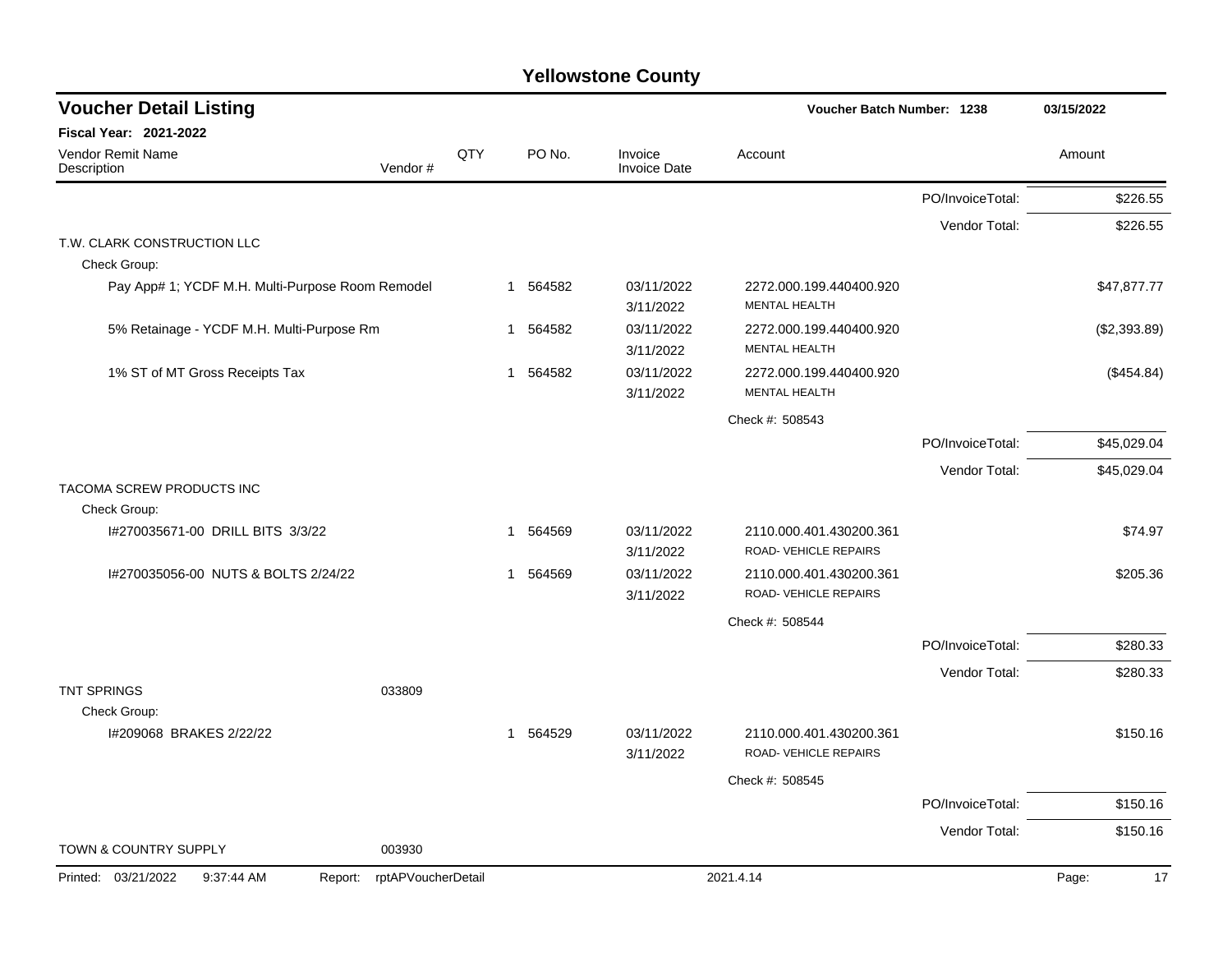| <b>Voucher Detail Listing</b>                      |            |          |                                | <b>Voucher Batch Number: 1238</b>               | 03/15/2022  |
|----------------------------------------------------|------------|----------|--------------------------------|-------------------------------------------------|-------------|
| Fiscal Year: 2021-2022                             |            |          |                                |                                                 |             |
| <b>Vendor Remit Name</b><br>Description<br>Vendor# | <b>QTY</b> | PO No.   | Invoice<br><b>Invoice Date</b> | Account                                         | Amount      |
| Check Group:                                       |            |          |                                |                                                 |             |
| 1#8710 DISEL FUEL & DEF                            |            | 1 564517 | 03/11/2022<br>3/11/2022        | 2110.000.401.430200.231<br>ROAD- GAS/OIL/GREASE | \$167.50    |
| I#8879 DIESEL FUEL                                 |            | 1 564517 | 03/11/2022<br>3/11/2022        | 2110.000.401.430200.231<br>ROAD- GAS/OIL/GREASE | \$150.00    |
| 1#9045 UNLEADED FUEL                               |            | 1 564517 | 03/11/2022<br>3/11/2022        | 2110.000.401.430200.231<br>ROAD- GAS/OIL/GREASE | \$80.00     |
| 1#9575 DIESEL FUEL                                 |            | 1 564517 | 03/11/2022<br>3/11/2022        | 2110.000.401.430200.231<br>ROAD- GAS/OIL/GREASE | \$200.00    |
| 1#9706 DIESEL FUEL                                 |            | 1 564517 | 03/11/2022<br>3/11/2022        | 2110.000.401.430200.231<br>ROAD- GAS/OIL/GREASE | \$200.00    |
| 1#114 DIESEL FUEL                                  |            | 1 564517 | 03/11/2022<br>3/11/2022        | 2110.000.401.430200.231<br>ROAD- GAS/OIL/GREASE | \$200.00    |
| 1#510 DIESEL FUEL & DEF                            |            | 1 564517 | 03/11/2022<br>3/11/2022        | 2110.000.401.430200.231<br>ROAD- GAS/OIL/GREASE | \$213.50    |
| 1#637 DIESEL FUEL                                  |            | 1 564517 | 03/11/2022<br>3/11/2022        | 2110.000.401.430200.231<br>ROAD- GAS/OIL/GREASE | \$170.00    |
| 1#641 UNLEADED FUEL                                |            | 1 564517 | 03/11/2022<br>3/11/2022        | 2110.000.401.430200.231<br>ROAD- GAS/OIL/GREASE | \$70.00     |
| 1#1357 DIESEL FUEL                                 |            | 1 564517 | 03/11/2022<br>3/11/2022        | 2110.000.401.430200.231<br>ROAD- GAS/OIL/GREASE | \$200.00    |
| I#1975 DIESEL FUEL                                 |            | 1 564517 | 03/11/2022<br>3/11/2022        | 2110.000.401.430200.231<br>ROAD- GAS/OIL/GREASE | \$200.00    |
| 1#425435 UNLEADED FUEL 700 @ 3.6367                |            | 1 564517 | 03/11/2022<br>3/11/2022        | 2110.000.401.430200.231<br>ROAD- GAS/OIL/GREASE | \$2,545.69  |
| 1#425435 DIESEL FUEL 4799 @ 2.9584                 |            | 1 564517 | 03/11/2022<br>3/11/2022        | 2110.000.401.430200.231<br>ROAD- GAS/OIL/GREASE | \$14,197.41 |
| 1#425823 DIESEL FUEL 85 @ 3.0345                   |            | 1 564517 | 03/11/2022<br>3/11/2022        | 2110.000.401.430200.231<br>ROAD- GAS/OIL/GREASE | \$257.93    |
| #425616 262 @ 3.0917                               |            | 1 564517 | 03/11/2022<br>3/11/2022        | 2110.000.401.430200.231<br>ROAD- GAS/OIL/GREASE | \$810.03    |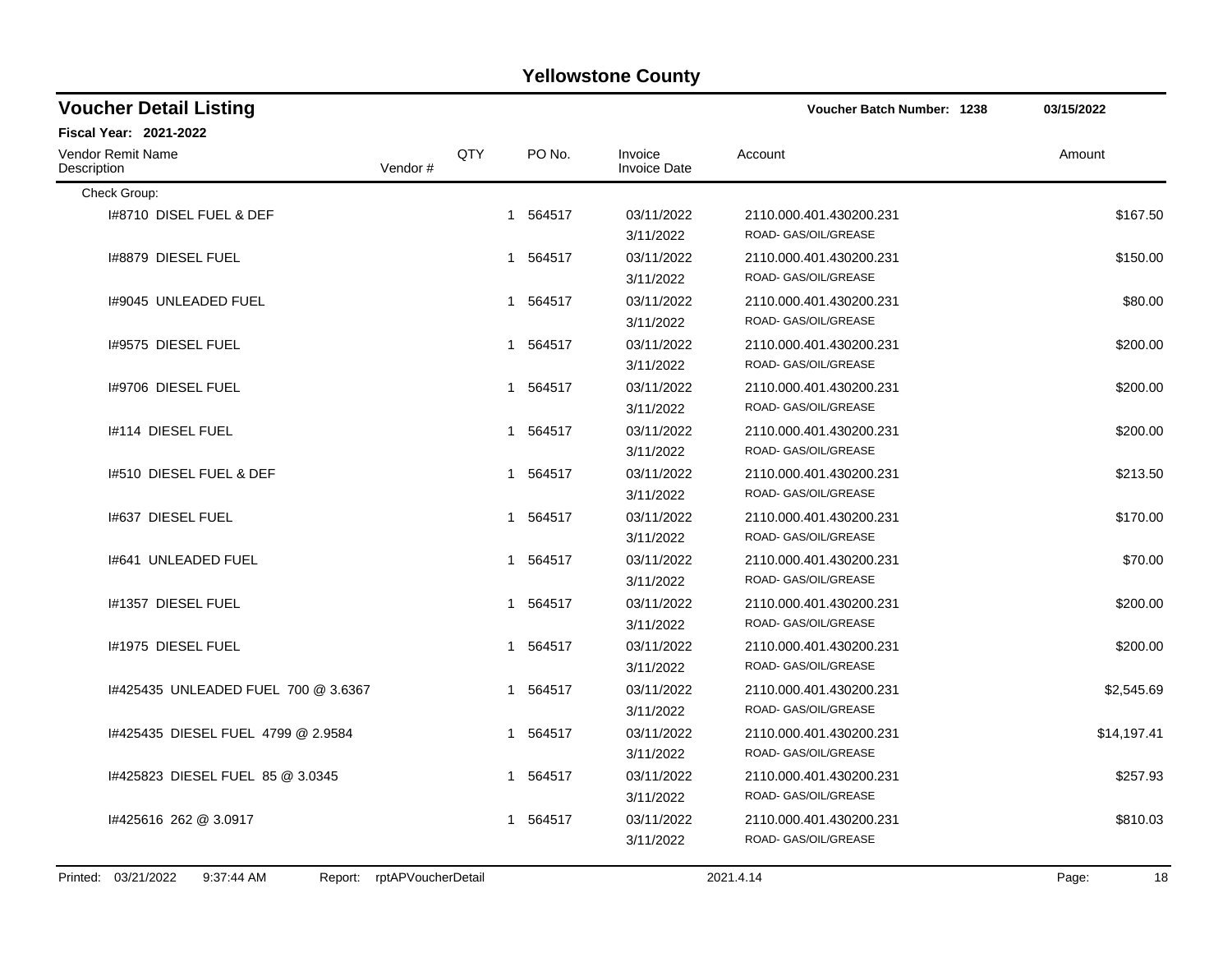| <b>Yellowstone County</b>                                          |     |                        |                                |                                   |                  |             |  |  |  |
|--------------------------------------------------------------------|-----|------------------------|--------------------------------|-----------------------------------|------------------|-------------|--|--|--|
| <b>Voucher Detail Listing</b>                                      |     |                        |                                | <b>Voucher Batch Number: 1238</b> |                  | 03/15/2022  |  |  |  |
| <b>Fiscal Year: 2021-2022</b>                                      |     |                        |                                |                                   |                  |             |  |  |  |
| Vendor Remit Name<br>Vendor#<br>Description                        | QTY | PO No.                 | Invoice<br><b>Invoice Date</b> | Account                           |                  | Amount      |  |  |  |
| I#425457 6199 @ 3.0863                                             |     | 564517<br>$\mathbf{1}$ | 03/11/2022                     | 2110.000.401.430200.231           |                  | \$19,132.21 |  |  |  |
|                                                                    |     |                        | 3/11/2022                      | ROAD- GAS/OIL/GREASE              |                  |             |  |  |  |
| I#400213 DIESEL FUEL 468 @ 3.167                                   |     | 1 564517               | 03/11/2022                     | 2110.000.401.430200.231           |                  | \$1,482.22  |  |  |  |
|                                                                    |     |                        | 3/11/2022                      | ROAD- GAS/OIL/GREASE              |                  |             |  |  |  |
| 1#400214 DIESEL FUEL 918 @ 3.167                                   |     | 564517<br>1            | 03/11/2022                     | 2110.000.401.430200.231           |                  | \$2,907.44  |  |  |  |
|                                                                    |     |                        | 3/11/2022                      | ROAD- GAS/OIL/GREASE              |                  |             |  |  |  |
| 1#425329 DIESEL FUEL 498 @ 3.09                                    |     | 564517<br>1            | 03/11/2022                     | 2110.000.401.430200.231           |                  | \$1,538.85  |  |  |  |
|                                                                    |     |                        | 3/11/2022                      | ROAD- GAS/OIL/GREASE              |                  |             |  |  |  |
| 1#425666 DIESEL FUEL 244 @ 3.073                                   |     | 1 564517               | 03/11/2022                     | 2110.000.401.430200.231           |                  | \$749.82    |  |  |  |
|                                                                    |     |                        | 3/11/2022                      | ROAD- GAS/OIL/GREASE              |                  |             |  |  |  |
| 1#424015 DIESEL FUEL 5900 @ 3.07                                   |     | 564517<br>1            | 03/11/2022                     | 2110.000.401.430200.231           |                  | \$18,114.33 |  |  |  |
|                                                                    |     |                        | 3/11/2022                      | ROAD- GAS/OIL/GREASE              |                  |             |  |  |  |
| I#21082 DIESEL FUEL & DEF                                          |     | 564517<br>1            | 03/11/2022                     | 2110.000.401.430200.231           |                  | \$219.99    |  |  |  |
|                                                                    |     |                        | 3/11/2022                      | ROAD- GAS/OIL/GREASE              |                  |             |  |  |  |
| I#21078 CREDIT                                                     |     | 564517<br>1            | 03/11/2022                     | 2110.000.401.430200.231           |                  | (\$19.99)   |  |  |  |
|                                                                    |     |                        | 3/11/2022                      | ROAD- GAS/OIL/GREASE              |                  |             |  |  |  |
|                                                                    |     |                        |                                | Check #: 508546                   |                  |             |  |  |  |
|                                                                    |     |                        |                                |                                   | PO/InvoiceTotal: | \$63,786.93 |  |  |  |
|                                                                    |     |                        |                                |                                   | Vendor Total:    | \$63,786.93 |  |  |  |
| <b>TRUENORTH STEEL</b>                                             |     |                        |                                |                                   |                  |             |  |  |  |
| Check Group:                                                       |     |                        |                                |                                   |                  |             |  |  |  |
| #BI0026543 24" X 60' PIPE & BAND 71010 3/2/22                      |     | 1 564550               | 03/11/2022                     | 2130.000.402.430244.400           |                  | \$2,242.95  |  |  |  |
|                                                                    |     |                        | 3/11/2022                      | <b>BRIDGE- BUILDING MATERIALS</b> |                  |             |  |  |  |
| I#BI0026550 15" X 64' PIPE & BAND, 18" X 20' PIPE<br>71010 3/3/22  |     | 564550<br>1            | 03/11/2022                     | 2130.000.402.430244.400           |                  | \$1,622.88  |  |  |  |
|                                                                    |     |                        | 3/11/2022                      | BRIDGE- BUILDING MATERIALS        |                  |             |  |  |  |
|                                                                    |     |                        |                                | Check #: 508547                   |                  |             |  |  |  |
|                                                                    |     |                        |                                |                                   | PO/InvoiceTotal: | \$3,865.83  |  |  |  |
|                                                                    |     |                        |                                |                                   | Vendor Total:    | \$3,865.83  |  |  |  |
| TRUGREEN/CHEMLAWN<br>002220<br>Check Group:                        |     |                        |                                |                                   |                  |             |  |  |  |
| Printed: 03/21/2022<br>9:37:44 AM<br>rptAPVoucherDetail<br>Report: |     |                        |                                | 2021.4.14                         |                  | 19<br>Page: |  |  |  |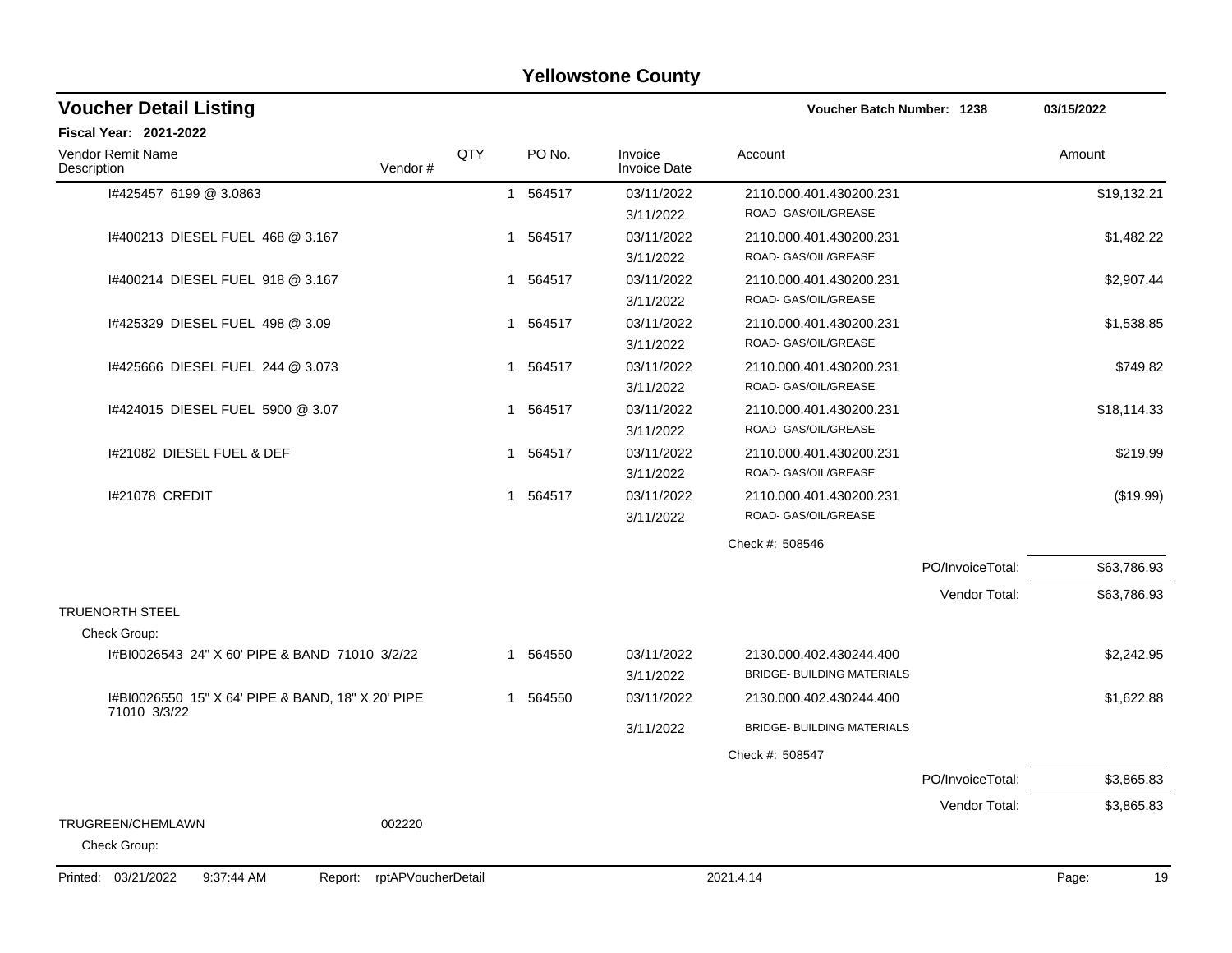| <b>Voucher Detail Listing</b>               |         |     |   |          |                                | Voucher Batch Number: 1238                              |                  | 03/15/2022 |
|---------------------------------------------|---------|-----|---|----------|--------------------------------|---------------------------------------------------------|------------------|------------|
| Fiscal Year: 2021-2022                      |         |     |   |          |                                |                                                         |                  |            |
| Vendor Remit Name<br>Description            | Vendor# | QTY |   | PO No.   | Invoice<br><b>Invoice Date</b> | Account                                                 |                  | Amount     |
| I#1133139 A#47790 Lawn Service 3/7/22       |         |     |   | 1 564516 | 03/11/2022<br>3/11/2022        | 2399.000.235.420250.360<br>YSC- REPAIRS & MAINT SERVICE |                  | \$130.00   |
|                                             |         |     |   |          |                                | Check #: 508548                                         |                  |            |
|                                             |         |     |   |          |                                |                                                         | PO/InvoiceTotal: | \$130.00   |
|                                             |         |     |   |          |                                |                                                         | Vendor Total:    | \$130.00   |
| UNIVERSAL AWARDS                            | 006170  |     |   |          |                                |                                                         |                  |            |
| Check Group:                                |         |     |   |          |                                |                                                         |                  |            |
| I#264206; name tags Smith, Galles 3/8/22    |         |     |   | 1 564524 | 03/11/2022                     | 2300.000.130.420110.226                                 |                  | \$21.90    |
|                                             |         |     |   |          | 3/11/2022                      | ADMIN- CLOTHING & UNIFORMS                              |                  |            |
| I#264219; name tag Reitz 3/8/22             |         |     |   | 1 564524 | 03/11/2022                     | 2300.000.130.420110.226                                 |                  | \$10.95    |
|                                             |         |     |   |          | 3/11/2022                      | ADMIN- CLOTHING & UNIFORMS                              |                  |            |
|                                             |         |     |   |          |                                | Check #: 508549                                         |                  |            |
|                                             |         |     |   |          |                                |                                                         | PO/InvoiceTotal: | \$32.85    |
|                                             |         |     |   |          |                                |                                                         | Vendor Total:    | \$32.85    |
| US FOODS INC                                | 002926  |     |   |          |                                |                                                         |                  |            |
| Check Group:                                |         |     |   |          |                                |                                                         |                  |            |
| I#5460432 A#94194115 Liners, Tissue 3/10/22 |         |     |   | 1 564507 | 03/11/2022                     | 2399.000.235.420250.224                                 |                  | \$166.63   |
|                                             |         |     |   |          | 3/11/2022                      | YSC- JANITORIAL SUPPLIES                                |                  |            |
| I#5460432 A#94194115 Cups 3/10/22           |         |     | 1 | 564507   | 03/11/2022                     | 2399.000.235.420250.221                                 |                  | \$16.63    |
|                                             |         |     |   |          | 3/11/2022                      | YSC- FOOD SUPPLIES                                      |                  |            |
| I#5460432 A#94194115 Food 3/10/22           |         |     |   | 1 564507 | 03/11/2022                     | 2399.000.235.420250.223                                 |                  | \$2,837.08 |
|                                             |         |     |   |          | 3/11/2022                      | YSC-FOOD                                                |                  |            |
|                                             |         |     |   |          |                                | Check #: 508550                                         |                  |            |
|                                             |         |     |   |          |                                |                                                         | PO/InvoiceTotal: | \$3,020.34 |
|                                             |         |     |   |          |                                |                                                         | Vendor Total:    | \$3,020.34 |
| VALLEY FARMERS SUPPLY.                      |         |     |   |          |                                |                                                         |                  |            |
| Check Group:                                |         |     |   |          |                                |                                                         |                  |            |
| 1#582 DIESEL FUEL                           |         |     |   | 1 564565 | 03/11/2022                     | 2110.000.401.430200.231                                 |                  | \$712.43   |
|                                             |         |     |   |          | 3/11/2022                      | ROAD- GAS/OIL/GREASE                                    |                  |            |
|                                             |         |     |   |          |                                |                                                         |                  |            |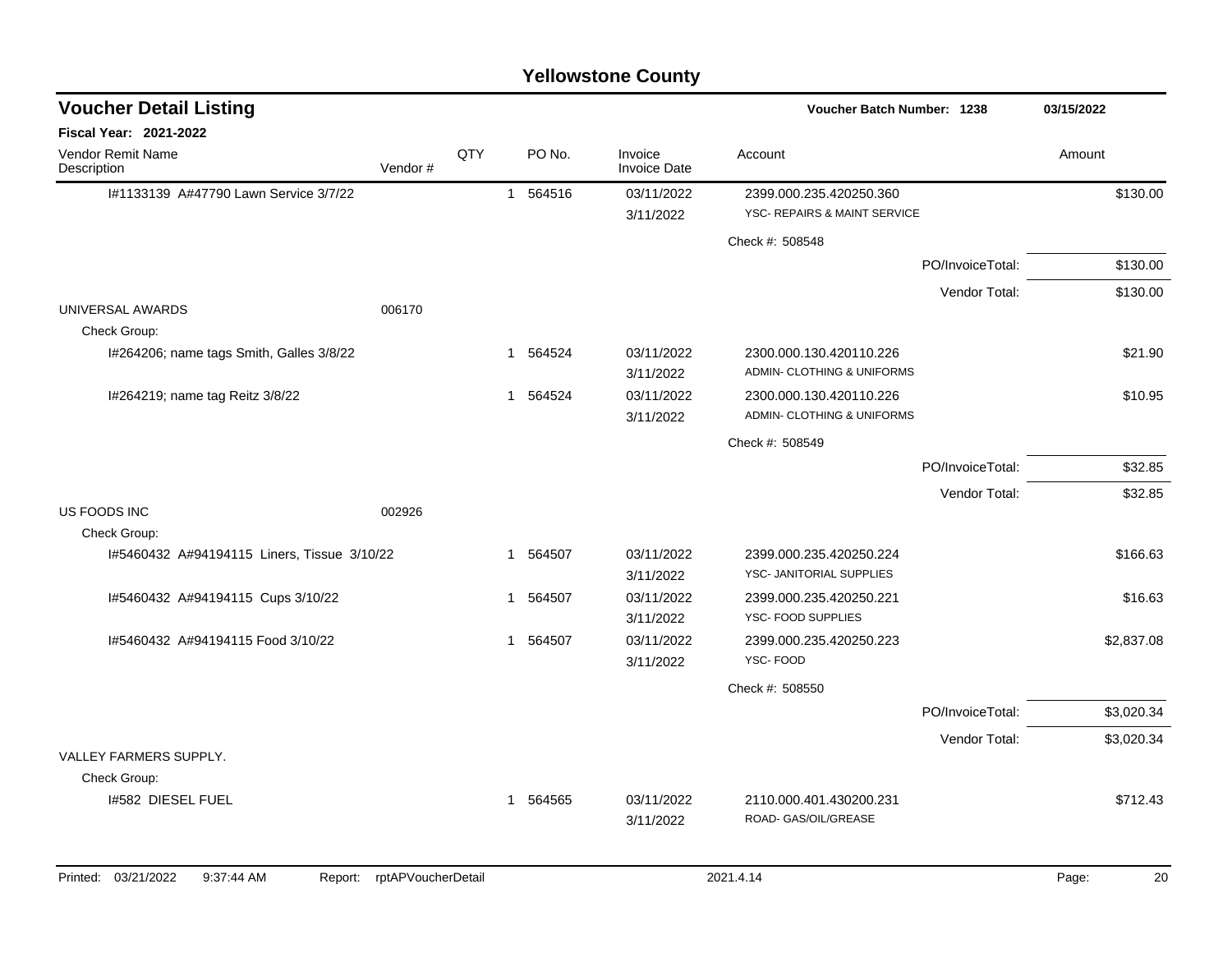| <b>Yellowstone County</b>                               |         |              |          |                                |                                                         |                  |            |  |  |
|---------------------------------------------------------|---------|--------------|----------|--------------------------------|---------------------------------------------------------|------------------|------------|--|--|
| <b>Voucher Detail Listing</b>                           |         |              |          |                                | Voucher Batch Number: 1238                              |                  | 03/15/2022 |  |  |
| <b>Fiscal Year: 2021-2022</b>                           |         |              |          |                                |                                                         |                  |            |  |  |
| <b>Vendor Remit Name</b><br>Description                 | Vendor# | QTY          | PO No.   | Invoice<br><b>Invoice Date</b> | Account                                                 |                  | Amount     |  |  |
| I#581 DIESEL FUEL                                       |         |              | 1 564565 | 03/11/2022<br>3/11/2022        | 2110.000.401.430200.231<br>ROAD- GAS/OIL/GREASE         |                  | \$848.40   |  |  |
| I#3579 DEF                                              |         | $\mathbf{1}$ | 564565   | 03/11/2022<br>3/11/2022        | 2110.000.401.430200.231<br>ROAD- GAS/OIL/GREASE         |                  | \$14.99    |  |  |
| I#7413 DEF                                              |         | $\mathbf{1}$ | 564565   | 03/11/2022<br>3/11/2022        | 2110.000.401.430200.231<br>ROAD- GAS/OIL/GREASE         |                  | \$15.99    |  |  |
| 1#4017871 DIESEL FUEL                                   |         | $\mathbf 1$  | 564565   | 03/11/2022<br>3/11/2022        | 2110.000.401.430200.231<br>ROAD- GAS/OIL/GREASE         |                  | \$162.95   |  |  |
| 1#4017847 DIESEL FUEL                                   |         | $\mathbf{1}$ | 564565   | 03/11/2022<br>3/11/2022        | 2110.000.401.430200.231<br>ROAD- GAS/OIL/GREASE         |                  | \$263.98   |  |  |
|                                                         |         |              |          |                                | Check #: 508551                                         |                  |            |  |  |
|                                                         |         |              |          |                                |                                                         | PO/InvoiceTotal: | \$2,018.74 |  |  |
|                                                         |         |              |          |                                |                                                         | Vendor Total:    | \$2,018.74 |  |  |
| <b>WHALEN TIRE</b><br>Check Group:                      | 006480  |              |          |                                |                                                         |                  |            |  |  |
| I#803462 INVENTORY 3/1/22                               |         |              | 1 564525 | 03/11/2022<br>3/11/2022        | 2110.000.401.430200.361<br><b>ROAD- VEHICLE REPAIRS</b> |                  | \$2,160.00 |  |  |
|                                                         |         |              |          |                                | Check #: 508552                                         |                  |            |  |  |
|                                                         |         |              |          |                                |                                                         | PO/InvoiceTotal: | \$2,160.00 |  |  |
|                                                         |         |              |          |                                |                                                         | Vendor Total:    | \$2,160.00 |  |  |
| WW GRAINGER<br>Check Group:                             |         |              |          |                                |                                                         |                  |            |  |  |
| I#9224567934 A#800740417 / Filter for drinking fountain |         |              | 1 564540 | 03/11/2022                     | 2399.000.235.420250.360                                 |                  | \$97.60    |  |  |
| 2/24/22                                                 |         |              |          | 3/11/2022                      | YSC- REPAIRS & MAINT SERVICE                            |                  |            |  |  |
|                                                         |         |              |          |                                | Check #: 508553                                         |                  |            |  |  |
|                                                         |         |              |          |                                |                                                         | PO/InvoiceTotal: | \$97.60    |  |  |
|                                                         |         |              |          |                                |                                                         | Vendor Total:    | \$97.60    |  |  |
| YELLOWSTONE VALLEY ELECTRIC<br>Check Group:             | 006770  |              |          |                                |                                                         |                  |            |  |  |